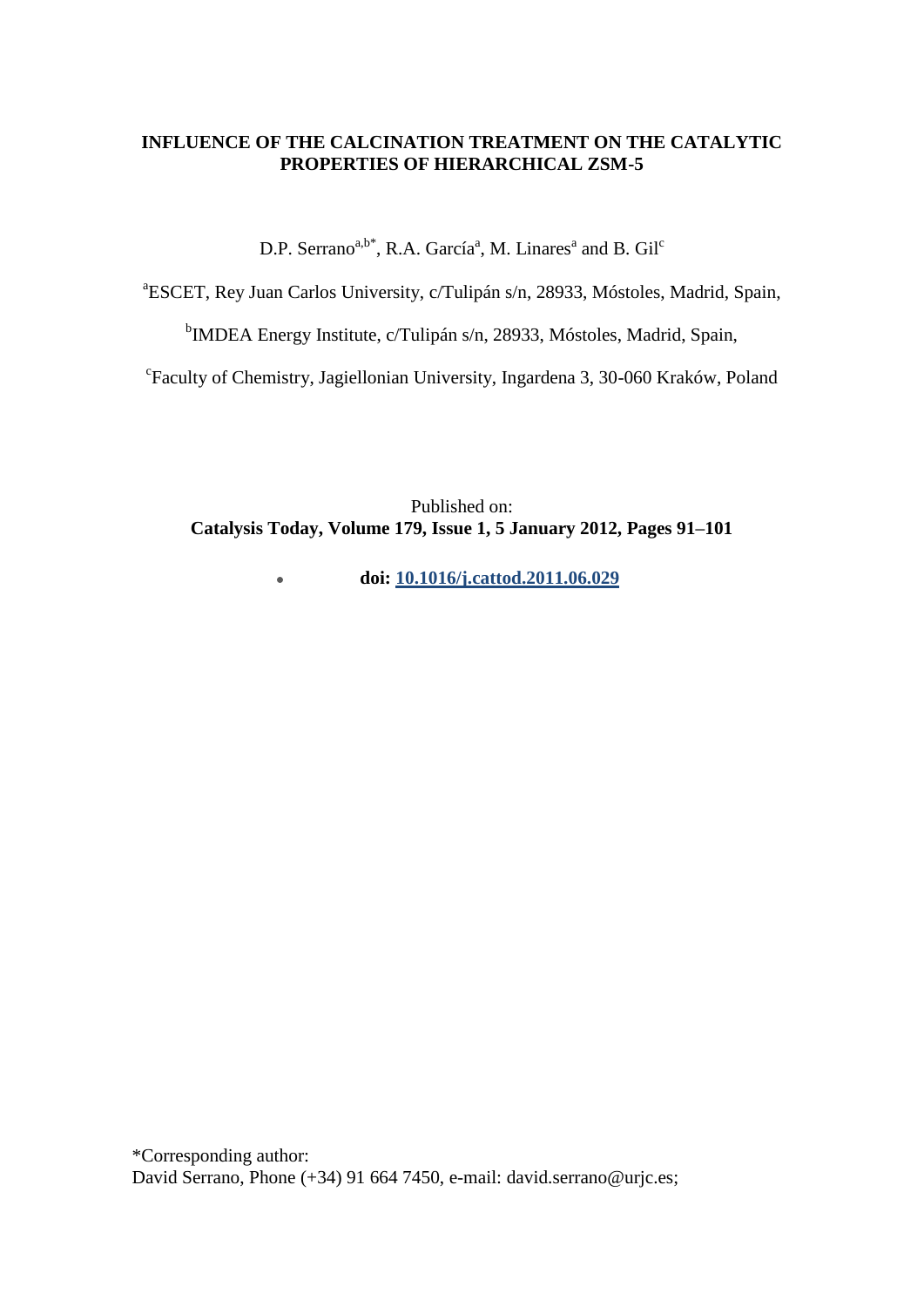### **Abstract**

The effect on the calcination conditions on the properties and catalytic performance of hierarchical and standard ZSM-5 zeolite samples have been investigated using different reactions as catalytic tests: acylation of aromatic substrates (anisole and 2 metoxynaphtalene) and rearrangement of linear and cyclic epoxides (1,2-epoxyoctane and isophorone oxide). The h-ZSM-5 material was prepared by crystallization of silanized protozeolitic units. The removal of the organics present in the as-synthesized forms of both ZSM-5 samples has been carried out using two different calcination procedures. The first one takes place under air atmosphere from room temperature to 550ºC for 5 hours, whereas the second one is performed under nitrogen at 400ºC for 4 hours, followed by treatment at 550ºC for 5 hours under air atmosphere. Clear differences are noticed related to the textural properties of the ZSM-5 samples. Thus, h-ZSM-5 presents not only higher BET surface than standard ZSM-5 zeolite, but 75% of its total area is shared by surface located outside the zeolite micropores.

FTIR studies showed almost no differences between the acidic properties of the conventional zeolite calcined by both methods. However, noticeable changes were observed over the hierarchical zeolite. Thus, the concentration of Brønsted acid sites decreases by half in the case of one-step air calcination, but only a quarter when using two-step nitrogen/air calcination. These changes in the acidic properties denote that the aluminium present in hierarchical ZSM-5 is very sensitive to the calcination conditions. Furthermore, this has also significant effects on the catalytic properties of this material in both aromatic acylation and epoxide rearrangement reactions. For both types of reactions, the hierarchical sample calcined under a two-step nitrogen/air treatment presents higher activity and product yields than the same material when calcined under one-step air atmosphere. Therefore, controlling the calcination conditions is an effective method in preserving the acidic features of hierarchical ZSM-5, which in turn has a positive influence on its catalytic behaviour.

**Keywords:** Hierarchical ZSM-5 zeolite, calcination procedure, Friedel-Crafts acylation, epoxide rearrangement.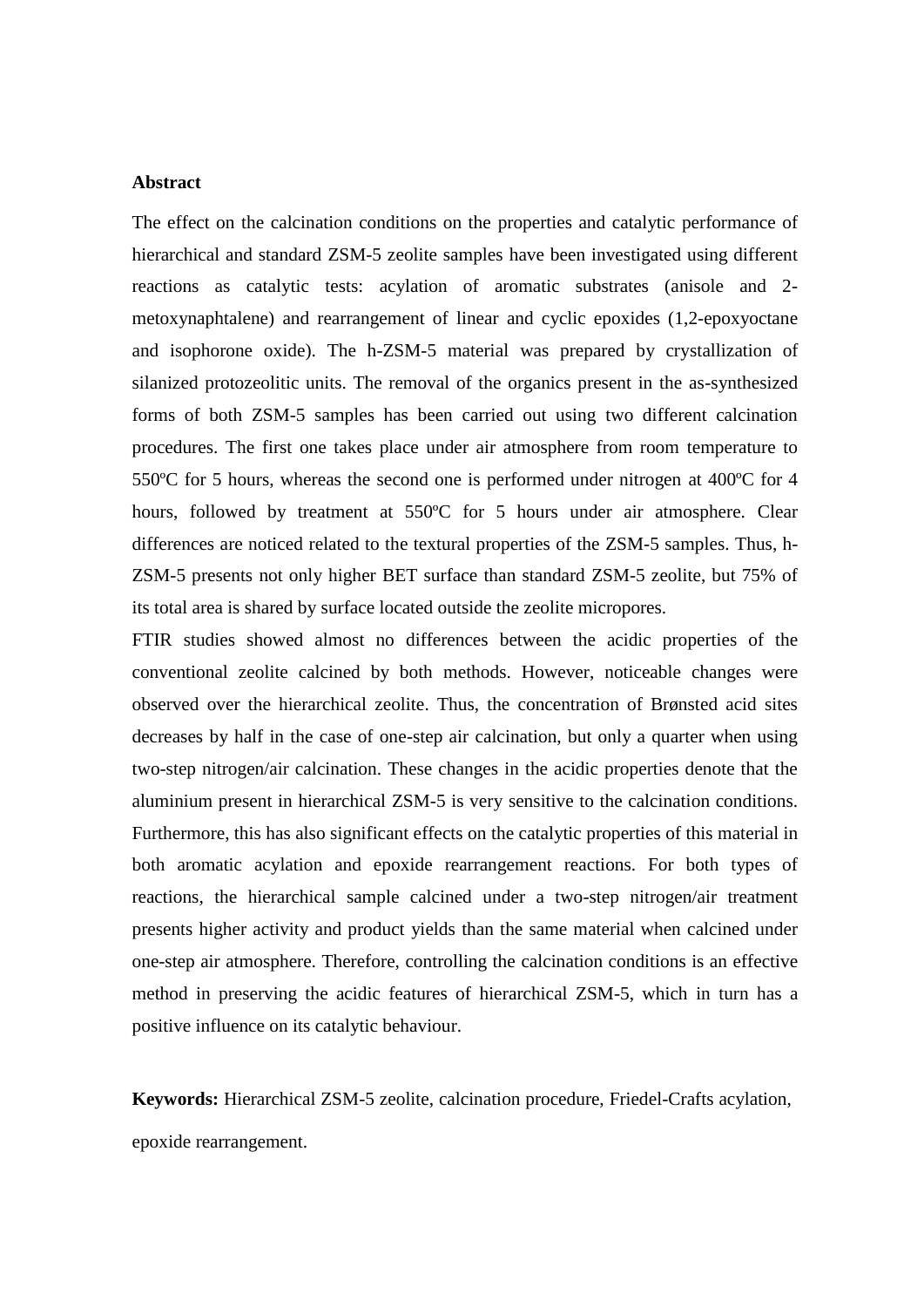# **1. Introduction**

Zeolites are crystalline inorganic materials having dimensions in the molecular scale. Zeolites possess singular properties which explain their high interest and potential for being employed in a variety of fields, such as catalysis, ion exchange, separations, adsorption, membranes, optics, etc. Thus, zeolites have found widespread use as heterogeneous catalysts in oil refining, petrochemistry, fine chemistry and pollutant abatement [1].

It is well known that the presence of aluminium in the zeolite framework induces a negative charge that requires a cation to balance it. This is the origin of many zeolite properties, as it is the case of their acidity and capability to catalyze acid reactions. Both Brønsted and Lewis acid sites are typically found in zeolites, their relative proportion depending on the Si/Al ratio, the zeolite structure and the activation and calcination conditions, among others. These sites correspond with bridging Si-OH-Al groups, exhibiting proton-donor Brønsted acidity, and with Lewis electron-acceptor sites connected to the unsaturated coordination of aluminium either bound to the framework or in extra-framework positions [2]. From the  $^{27}$ Al MAS NMR spectra, the framework and extra-framework nature of aluminium present in zeolites can be ascertained, since two peaks centred at  $\sim 0$  and  $\sim 50$  ppm, assigned to octahedral and tetrahedrally coordinated aluminium species, respectively, are discerned [3]. Dealumination of the zeolite frameworks, for example by calcination, hydrothermal treatment, or treatment with strong acids makes possible the formation of structural defects and the appearance of extra-framework aluminium species. The acid strength and nature of these different sites can be estimated using adsorption/desorption studies of a variety of probe molecules like CO, hydrocarbons and pyridine and its derivatives, combined with FTIR measurements [4].

On the other hand, aluminium-containing zeolites exhibit unique properties with respect to activity and selectivity. Activity is mostly determined by the zeolite acid sites, whereas the shape and size of the micropores may induce various kinds of shape selectivity [5]. A variety of chemical reactions of industrial interest are catalyzed by zeolites, having found application in refinery and petrochemical processes where the shape selectivity properties of the microporous zeolites are exploited [6-10]. However, the location of most of the active sites within the micropores produces that zeolite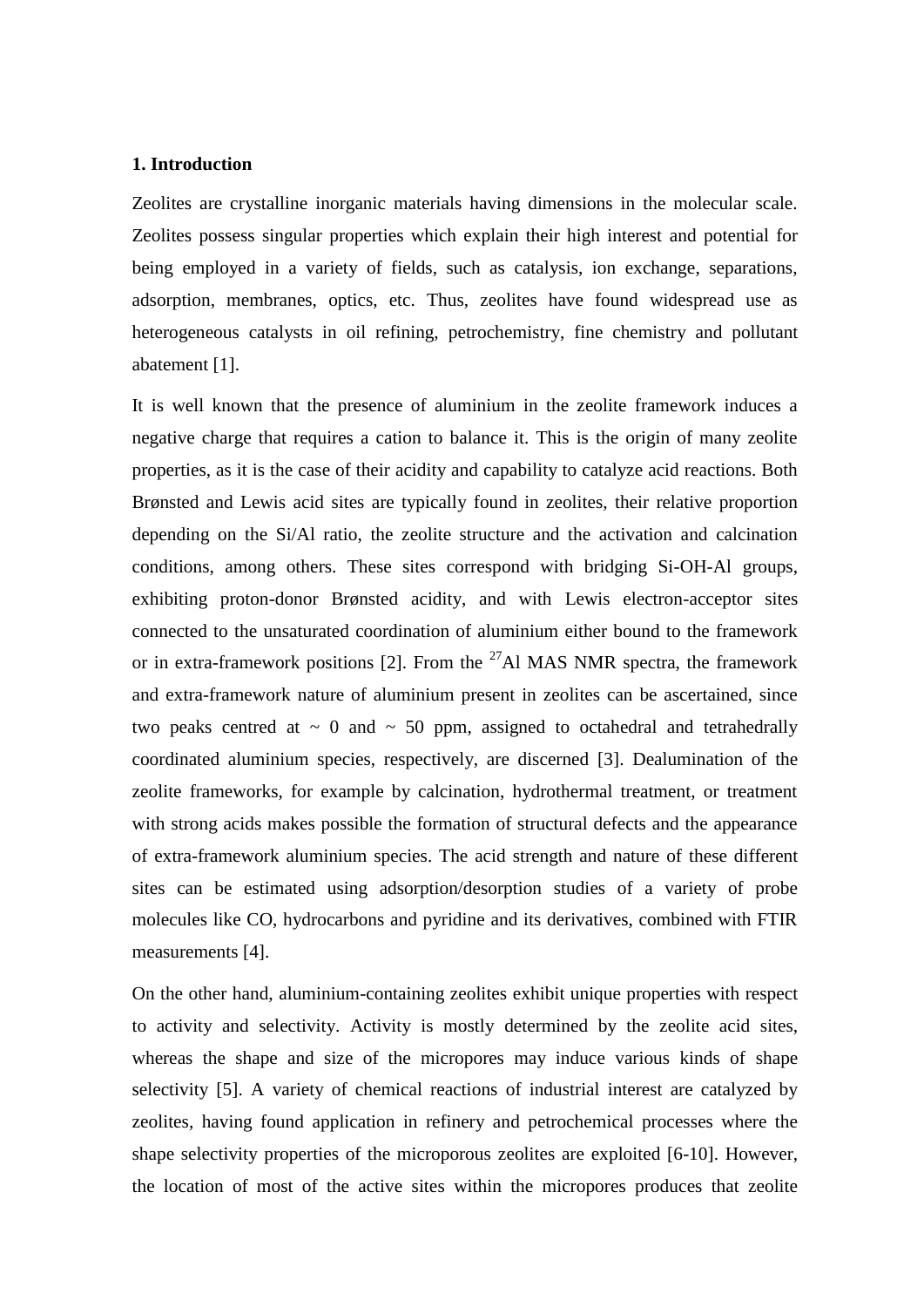catalysts often suffer from intracrystalline diffusion limitations and steric constraints [11]. To overcome these hindrances, there has been a long-standing drive to either minimize the size of the zeolite crystals, thereby increasing the intercrystalline porosity, or to synthesize novel zeolitic structures with a larger pore size [12]. In this context, zeolites with hierarchical porosity, that is, zeolites featuring multiscale porosity other than microporosity have been found to offer a good solution to this problem [13]. This can be achieved by generating intracrystalline mesopores or, alternatively, by downsizing the zolite crystals. Significant efforts have been devoted to the development of preparation methods for zeolites with a bimodal pore size distribution, such as carbon templating, desilication, zeolite seed assembly, resin templating, recrystallization, mesoscale cationic polymer templating and by using amphiphilic organosilica zeolite precursors [14-22]. Owing to the presence of the hierarchical porous structure, improved diffusion and catalysis properties have generally been observed.

In this work, hierarchical ZSM-5 zeolite obtained by crystallization of silanized protozeolitic units has been employed [22]. This method is based on perturbing the growth of the zeolite crystals by functionalization of the protozeolitic units with organosilanes, in order to prevent their total aggregation. It consists of the following steps: (i) precrystallization of the zeolite synthesis gel with the aim of promoting the formation of zeolite nuclei, (ii) functionalization of the protozeolitic units by reaction with organosilanes, which form a protective organic barrier against aggregation, (iii) crystallization to complete the zeolitization of the functionalized seeds, being subsequently subjected to different calcination procedures. This strategy has led to the synthesis of a variety of zeolites (ZSM-5, ZSM-11, Beta and mordenite) having enhanced both overall and external surface areas [22- 25].

Hierarchical zeolites have shown to be very attractive as heterogeneous catalysts for reactions involving bulky molecules, such as cracking of polyolefin cracking and the synthesis of chemical intermediates and fine chemicals [23, 26]. The latter field constitutes an interesting application as hierarchical zeolites may substitute the homogeneous catalysts conventionally employed [26].

In a recent work [27], we have concluded that hierarchical ZSM-5 samples, obtained by crystallization of protozeolitic units, present a higher ratio of Lewis / Brønsted sites acid sites, as well as a higher share of extra-framework aluminium, compared with a conventional sample. These results suggested that the nature and coordination of the acid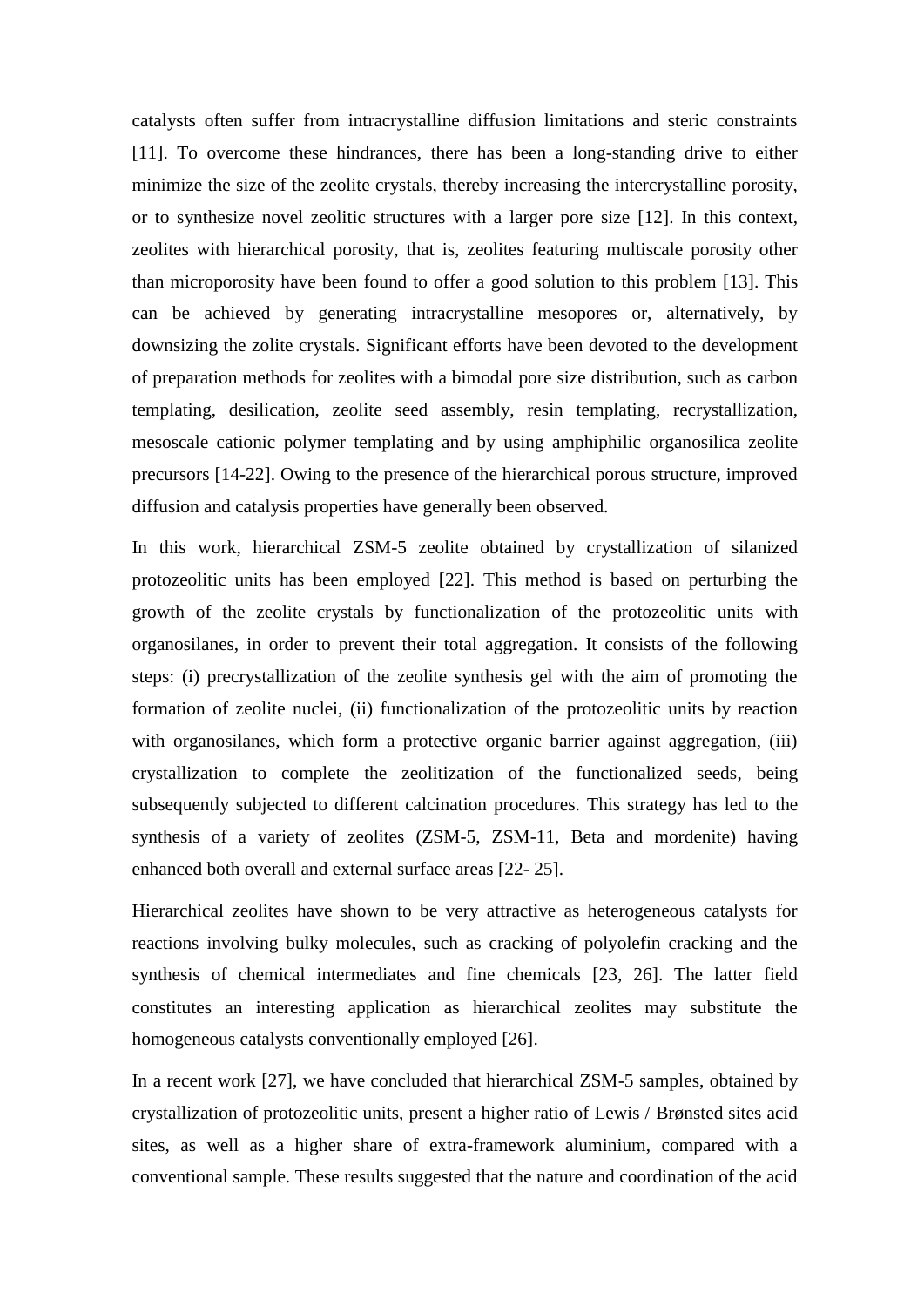sites located on the non-microporous external surface, or in its vicinity, may exhibit different acidic features and thermal stability. The strength and nature of the acid sites affected both the activity and the selectivity obtained in the different reactions investigated, although the accessibility of the acid sites was another factor playing a key role in the catalytic behaviour of these materials.

In this context, the present work is aimed to investigate how the conditions employed in the calcination treatment, needed to remove the organics present in the as-synthesized materials, influences the acidic and catalytic properties of hierarchical ZSM-5 samples. Thereby, the samples obtained using two different calcinations methods have been tested as catalysts in several Fine Chemistry reactions: Friedel-Crafts acylation of anisole and 2-methoxynaphthalene, and 1,2 epoxyoctane and isophorone oxide rearrangement. Additionally, the changes induced by these two calcination procedures over the chemical nature and the strength of the acid sites in hierarchical ZSM-5 zeolite have been also studied.

### **2. Experimental**

## **2.1. Hierarchical zeolite synthesis**

Hierarchical ZSM-5 zeolite (h-ZSM-5) was prepared, using tetrapropylammonium hydroxide (TPAOH) as structure directing agent, from a solution having the following molar composition:  $Al_2O_3$ : 60 SiO<sub>2</sub>: 11 TPAOH: 1500 H<sub>2</sub>O [28]. The precursor solution was precrystallized in a round bottom flask equipped with a condenser under stirring at 90ºC for 20 h. Thereafter, phenylaminopropyl-trimethoxysilane (PHAPTMS) was added to the solution in proportion of 5 mol% related to the total silica content of the gel. The final crystallization of the functionalized protozeolitic units was carried out in Teflon-lined autoclaves at 170ºC for 7 days [22]. The solid products obtained from the synthesis were separated by centrifugation, washed out with distilled water and dried overnight at 110 ºC.

A reference ZSM-5 sample was synthesized using the same procedure but omitting the silanization step.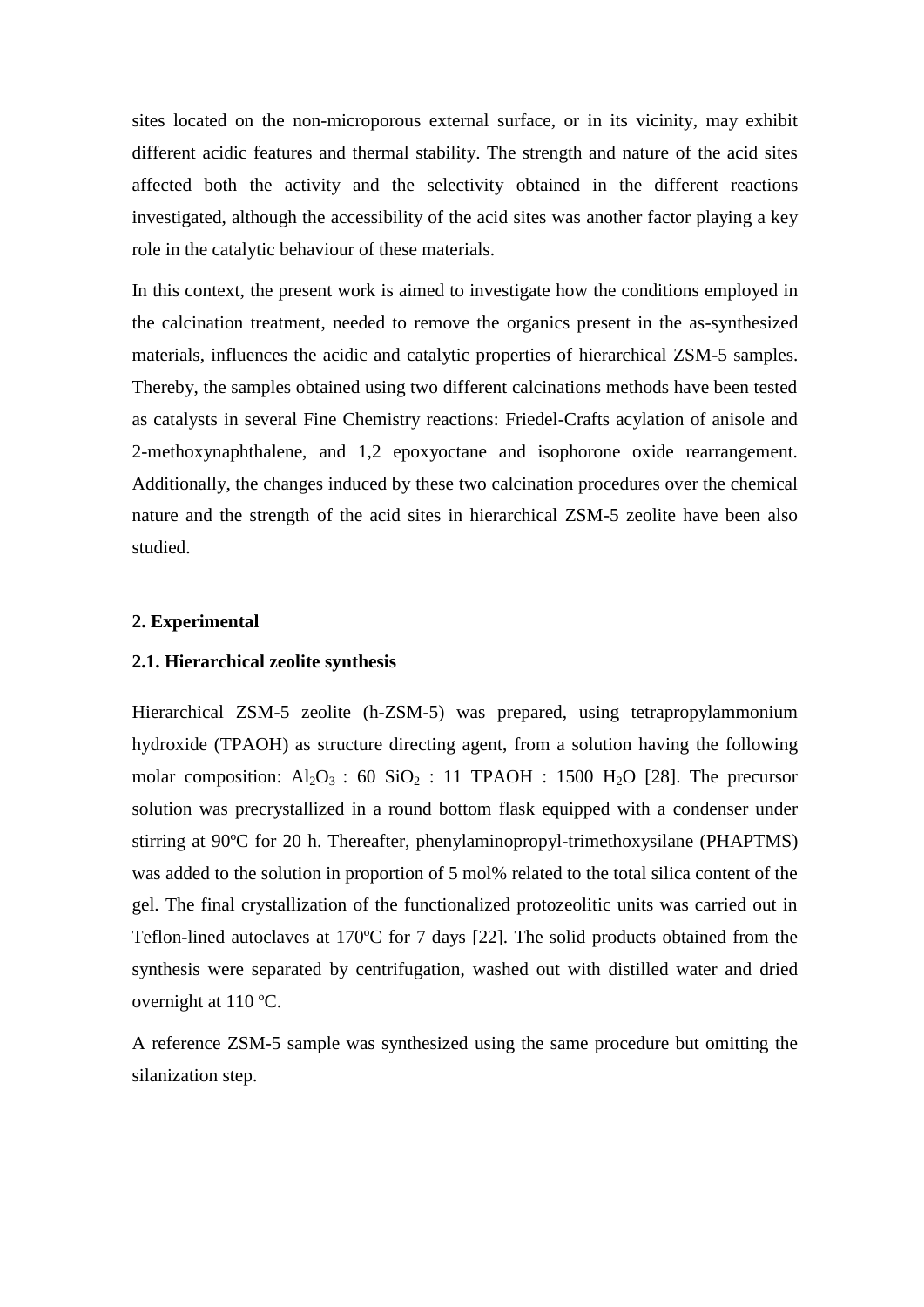#### **2.2. Calcination treatments**

Two different calcination methods were applied to both hierarchical and conventional ZSM-5 samples in order to remove the organics contained in the as-synthesized materials. In the first one the materials were calcined under an air atmosphere increasing the temperature from ambient conditions up to 550  $^{\circ}$ C with a ramp of 1.8  $^{\circ}$ C/min, the final temperature being kept constant for 5 hours. The samples so obtained were named as ZSM-5 (air) and h-ZSM-5 (air). In the second calcination treatment, the assynthesized materials were subjected first to a nitrogen atmosphere increasing the temperature from ambient conditions up to 400 ºC, remaining at this temperature for 4 hours, and followed by a second calcination step under air at 550°C (ramp of 1.8 °C/min and 5 hours at the final temperature). The samples so prepared were designated as ZSM-5 ( $N_2$ /air) and h-ZSM-5 ( $N_2$ /air).

#### **2.3. Characterization**

XRD patterns of the different samples were obtained with a Philips X´PERT MPD diffractometer using  $CuK_{\alpha}$  radiation. Argon adsorption-desorption isotherms at -186°C were recorded for the zeolite samples using an Autosorb instrument (Quantachrome). Prior to the measurements, the individual samples were outgassed at 300ºC under vacuum. The surface area was determined applying the Brunauer-Emmet-Teller (BET) equation. The pore size distribution was calculated using the adsorption branch of the argon isotherms by applying the NLDFT model (Quantachrome) [29]. The Si/Al atomic ratio of the samples was determined by ICP-AES measurements with a Varian VISTA-AX-CCD equipment. TEM images were obtained in a PHILIPS TECHNAI 20 electron microscope operating at 200 kV. Ammonia temperature programmed desorption (TPD) experiments were carried out in a Micromeritics 2910 (TPD/TPR) equipment.

The coordination of the aluminium atoms in the zeolite samples was determined from the <sup>27</sup>Al MAS NMR spectra. They were recorded at 104.26 MHz in a VARIAN Infinity 400 spectrometer at spinning frequency of 4 kHz and intervals ranging from 5 to 30 s between successive accumulations. The external standard reference was  $[A](H_2O)_6^{3+}]$ and all measurements were carried out at room temperature. FTIR spectra were recorded with a Bruker Tensor 27 spectrometer. For the pyridine adsorption study, self-supported wafers were prepared and evacuated at 500ºC. Then, 2.4 kPa of pyridine (equilibrium pressure) was adsorbed at 170ºC. Desorption was subsequently performed at increasing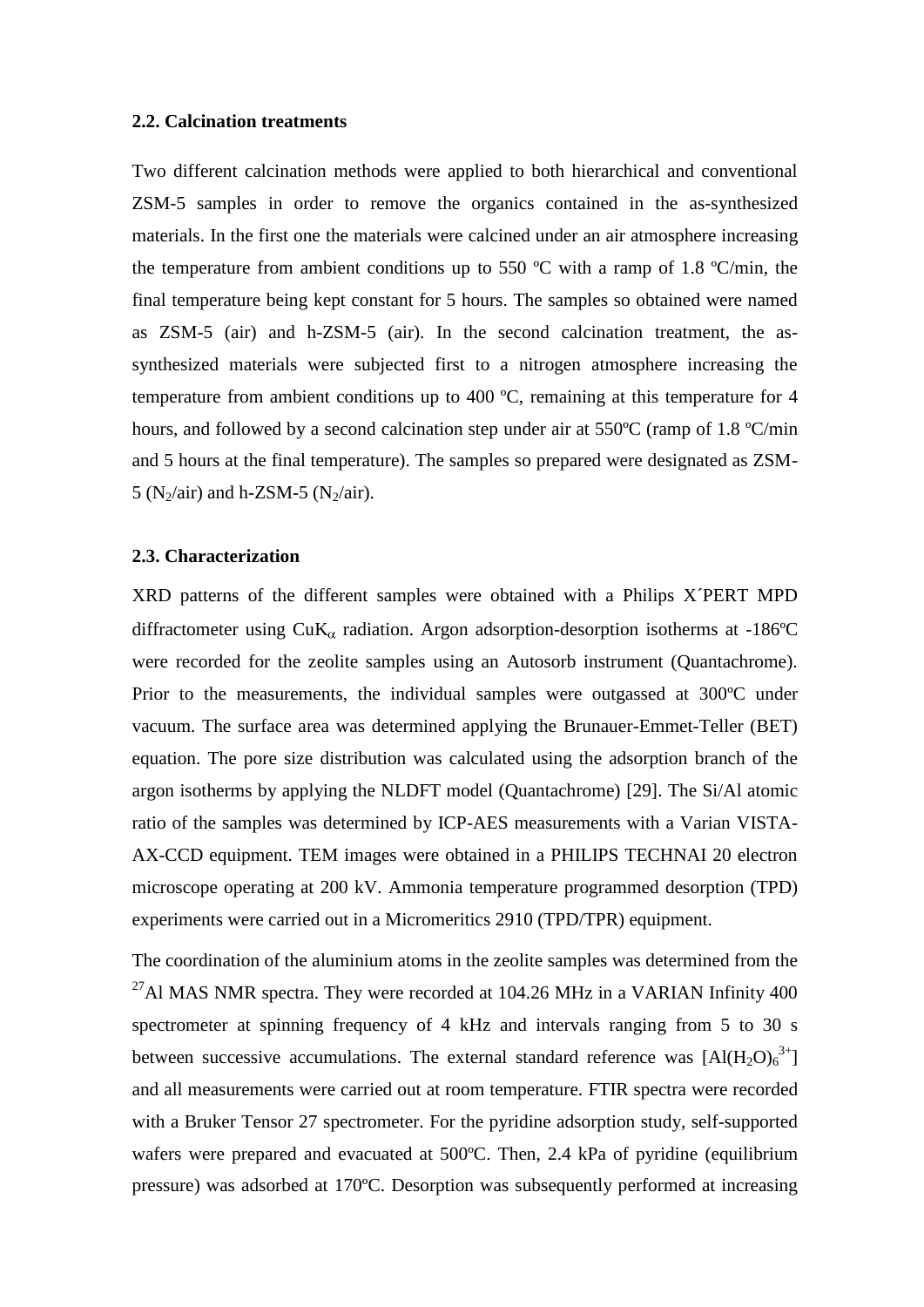temperatures (250ºC, 350ºC, 450ºC and 520ºC) for 20 minutes each time to determine the acid strength of the sites. Concentration of Brønsted and Lewis acid sites (in  $\mu$ mol/g) were obtained from the experiments of pyridine adsorption, calculated on the basis of the intensity of the 1540 cm<sup>-1</sup> (pyH+) and 1450 cm<sup>-1</sup> (pyL) bands, respectively after first desorption step at 250°C and using the respective absorption coefficients,  $\varepsilon$ (pyH+) = 0.75 cm/  $\mu$ mol and  $\varepsilon$ (pyL) = 0.165 cm/  $\mu$ mol [30]. Additional information on the accessibility of the Brønsted acid sites was derived from the adsorption of pivalonitrile and its subsequent desorption for 5 minutes at room temperature. All measured spectra were recalculated to a 'normalized' wafer of 10 mg (density 3.2  $\text{g cm}^{-2}$ ).

# **2.4. Catalytic tests**

The acylation reactions were performed under atmospheric pressure in a 250 ml threenecked round bottom flask equipped with a condenser, a thermometer and a magnetic stirrer. In a typical reaction, substrate, acylating agent (acetyl chloride) and solvent (nitrobenzene) were loaded into the reactor. Subsequently, the fresh catalyst was added to the reactor. Samples were taken periodically during 3 hours [24]. The activity of the catalysts in the acylation of anisole was tested using the following conditions: anisole/acylating agent = 1 mol/mol, catalyst/anisole = 0.05 w/w and  $T = 120^{\circ}C$ . In the acylation of 2-methoxynaphthalene (2-MN), the conditions were as follows: 2- MN/acylating = 1 mol/mol, catalyst/2-MN =  $0.15$  w/w and T = 180°C. Products were analyzed by capillary gas chromatography in a Varian 3900 Series instrument equipped with a 30 m x 0.25 mm capillary column (CP SIL 8 CB), and a FID detector.

The epoxide rearrangement reactions were carried out in a 0.1-L stirred batch autoclave, equipped with a temperature controller and a pressure gauge under stirring (550 rpm) and autogenous pressure. It was provided with a device to feed the epoxide into the Teflon-lined reactor once the reaction temperature was reached. The solvent and the catalyst, previously dried overnight at 135ºC, are initially placed in the Teflon-lined reactor. The zero time of the reaction is taken when the temperature reaches the setpoint value and the epoxide is loaded into the reactor [31]. The activity of the catalysts in the 1,2-epoxyoctane isomerisation was tested using the following conditions: catalyst/epoxide = 8 wt.% and T=150°C. Likewise, the conditions employed in the isophorone oxide isomerisation were as follows: catalyst/epoxide = 16 wt.% and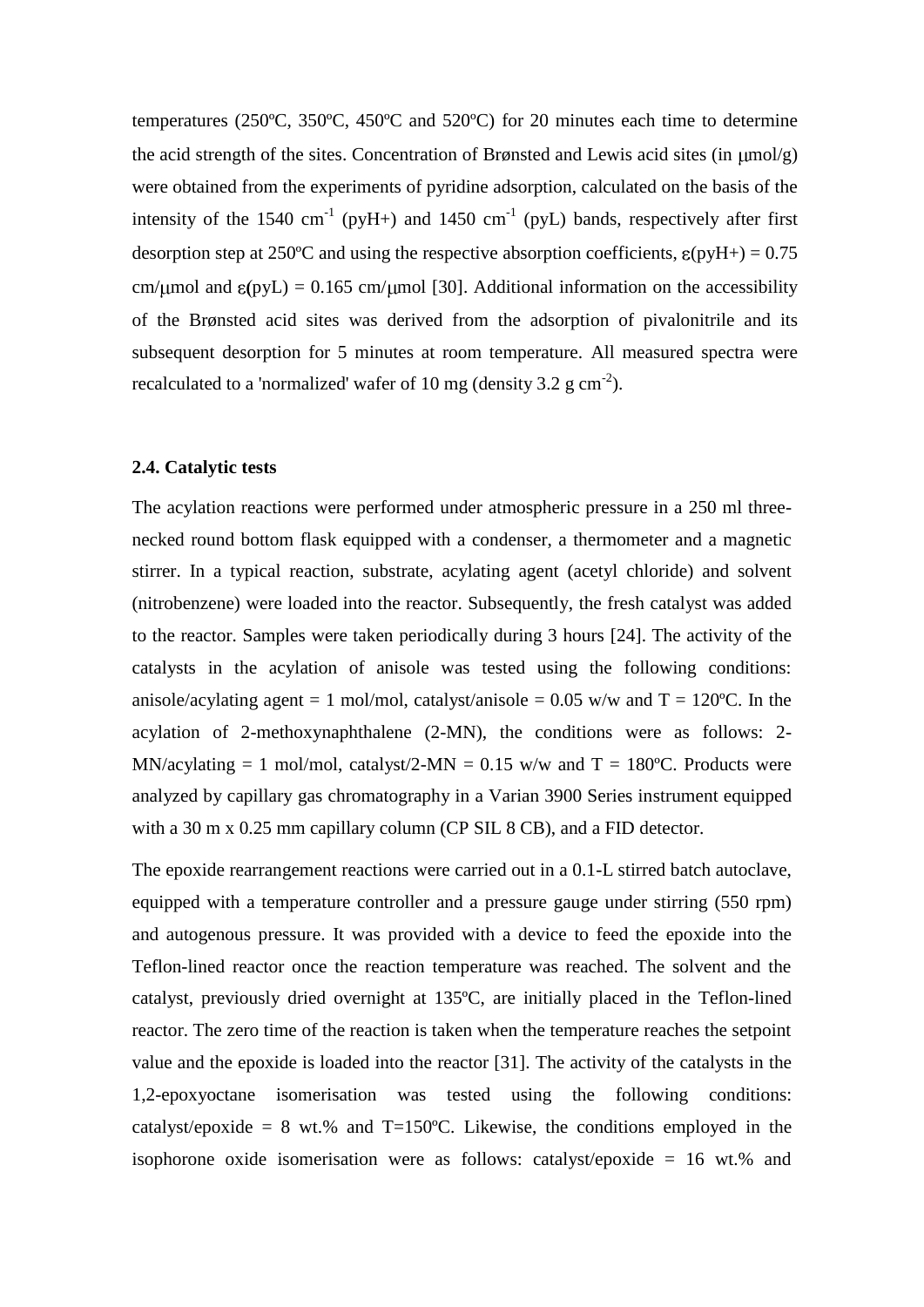T=100ºC. The reaction products were analyzed with a VARIAN 3800 gas chromatograph equipped with a capillary column (HPFFAP) with dimensions  $60\times0.32$ mm and using a flame ionization detector. Identification of the different reaction products was performed by mass spectrometry (VARIAN SATURN 2000) using standard compounds.

Blank experiments, run without any catalyst, performed under the previous detailed conditions did not show any conversion.

#### **3. Results and discussion**

#### **3.1. Effect of the calcination treatment on the zeolite physicochemical properties**

Two different ZSM-5 zeolites have been employed as parent materials in this work: one hierarchical ZSM-5 sample (h-ZSM-5), prepared by the seed silanization procedure and one nanocrystalline ZSM-5 used as reference. The ZSM-5 reference sample has been obtained using the same synthesis conditions as for the h-ZSM-5 but omitting the seed silanization treatment. For both materials, the calcination procedure was carried out by two different methods: one-step air calcination and two-step (nitrogen-air) calcination. The first one is a direct calcination traditionally employed for the removal of the structure-directing agent in zeolites. This is a simple treatment, although it may affect negatively the properties of the material since the combustion of the template is a highly exothermic process, which may lead to the appearance of hot spots. The second one is aimed to reduce the potential damage of the sample caused by the formation of these hot spots. Thereby, a first step at 400ºC is carried out under a nitrogen atmosphere, so a great part of the organics contained in the material are removed by a endothermic decomposition process instead of by combustion. In the second step, the organic matter and carbon residues still present in the sample are removed by shifting to an air atmosphere and increasing the temperature up to 550ºC.

All the materials present high crystallinity, as confirmed by the XRD diffractograms depicted in Figure 1, showing the typical pattern of the MFI zeolitic structure. However, the samples prepared using the seed silanization treatment, h-ZSM-5 samples, disclose peaks less intense and broader than those corresponding to the conventional zeolite. This is an earlier observed result, being accounted by the smaller size of the crystalline domains in the hierarchical zeolites obtained from silanized protozeolitic units. On the other hand, the calcination procedure does seem to have any significant effect on the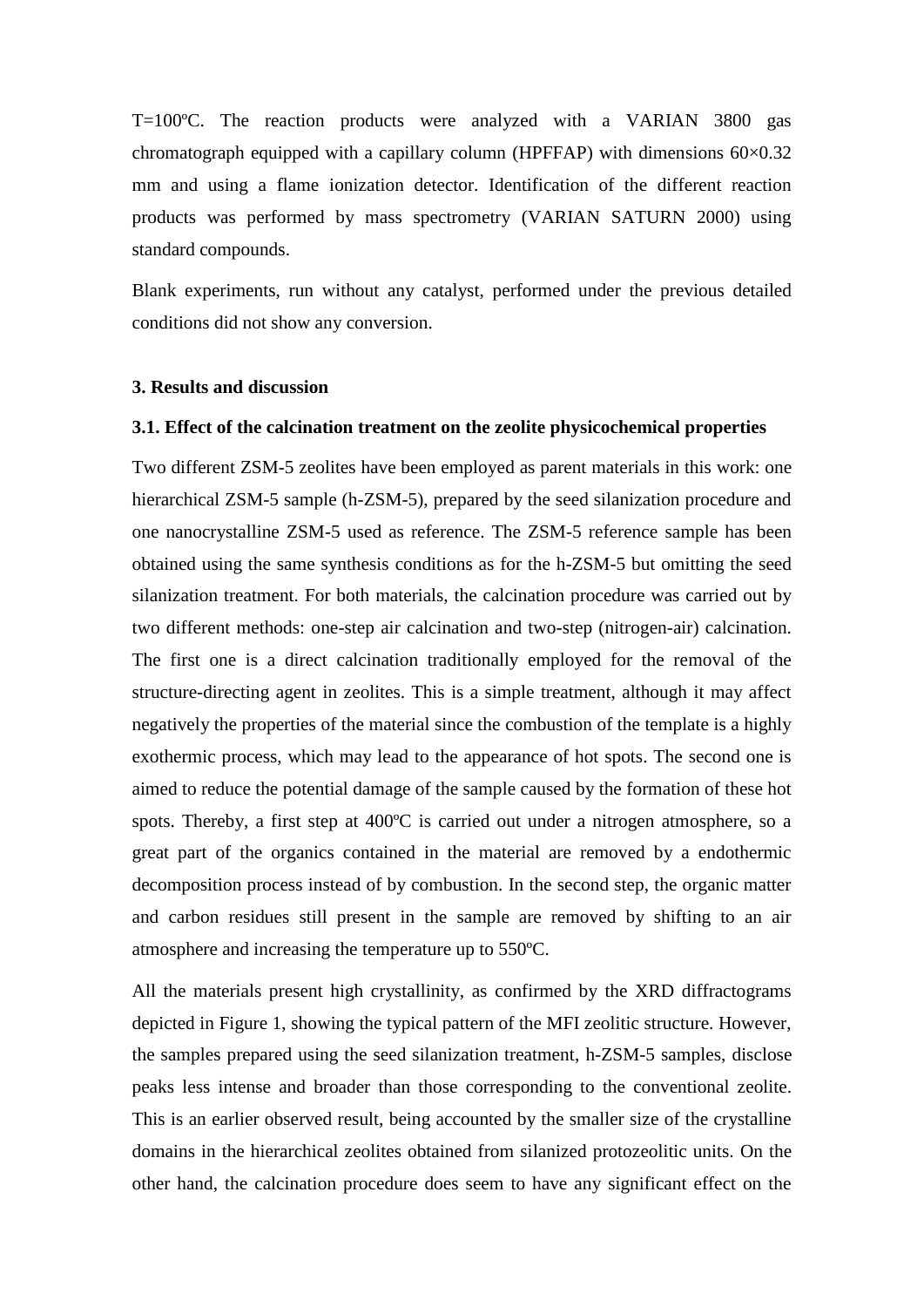relative crystallinity of the samples. Thus, for both types of ZSM-5 materials (hierarchical and standard ones), the intensity of the XRD peaks is very similar for the samples obtained using different calcination treatments.



Figure 1. XRD patterns of both hierarchical and standard ZSM-5 samples.

.

The textural properties of the samples have been determined from Ar adsorption– desorption isotherms. The use of Ar instead of  $N_2$  allows the pore size distribution to be obtained as a continuous curve for a wide range of pore sizes by employing the NLDFT model, as well as to distinguish the contribution of the different levels of porosity present in these samples to both the overall surface area and pore volume. The Argon adsorption isotherms of the different ZSM-5 samples investigated in this work are represented in Figure 2. The isotherm of the reference sample is typical of microporous solids with a high adsorption at low relative pressures. In addition, it also shows a significant adsorption at high relative pressures, denoting the presence of intercrystalline porosity. In the case of the hierarchical zeolites, the Ar adsorption takes place at both low and intermediate relative pressure. The latter has been assigned to the voids existing between different crystalline nanounits [22, 27], which are generated and enhanced by the silanization agent, which acts as a barrier during the growth of the zeolite crystals, hindering their complete densification.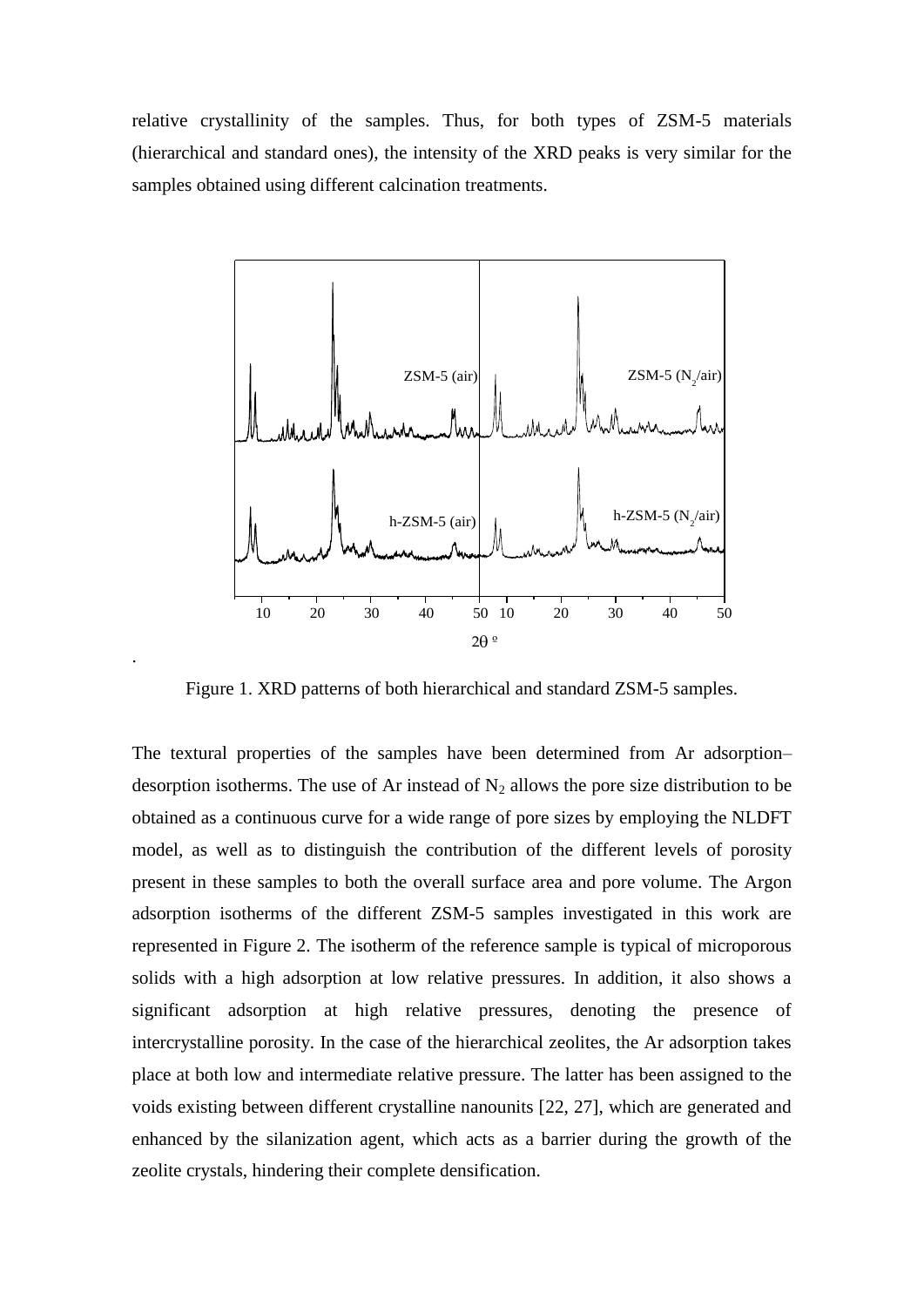

Figure 2. Ar adsorption–desorption isotherms at 87 K of the ZSM-5 samples.

This result is confirmed by the pore size distribution derived from the Ar isotherms by applying the NLDFT model (see Figure 3). In addition to the peak corresponding to the ZSM-5 micropores, the hierarchical samples possess a second type of porosity with sizes in the range  $20 - 70$  Å. The shape and relative contribution of this second peak is not significantly modified by changing the calcination conditions.



Figure 3. NLDFT pore size distributions of the ZSM-5 samples.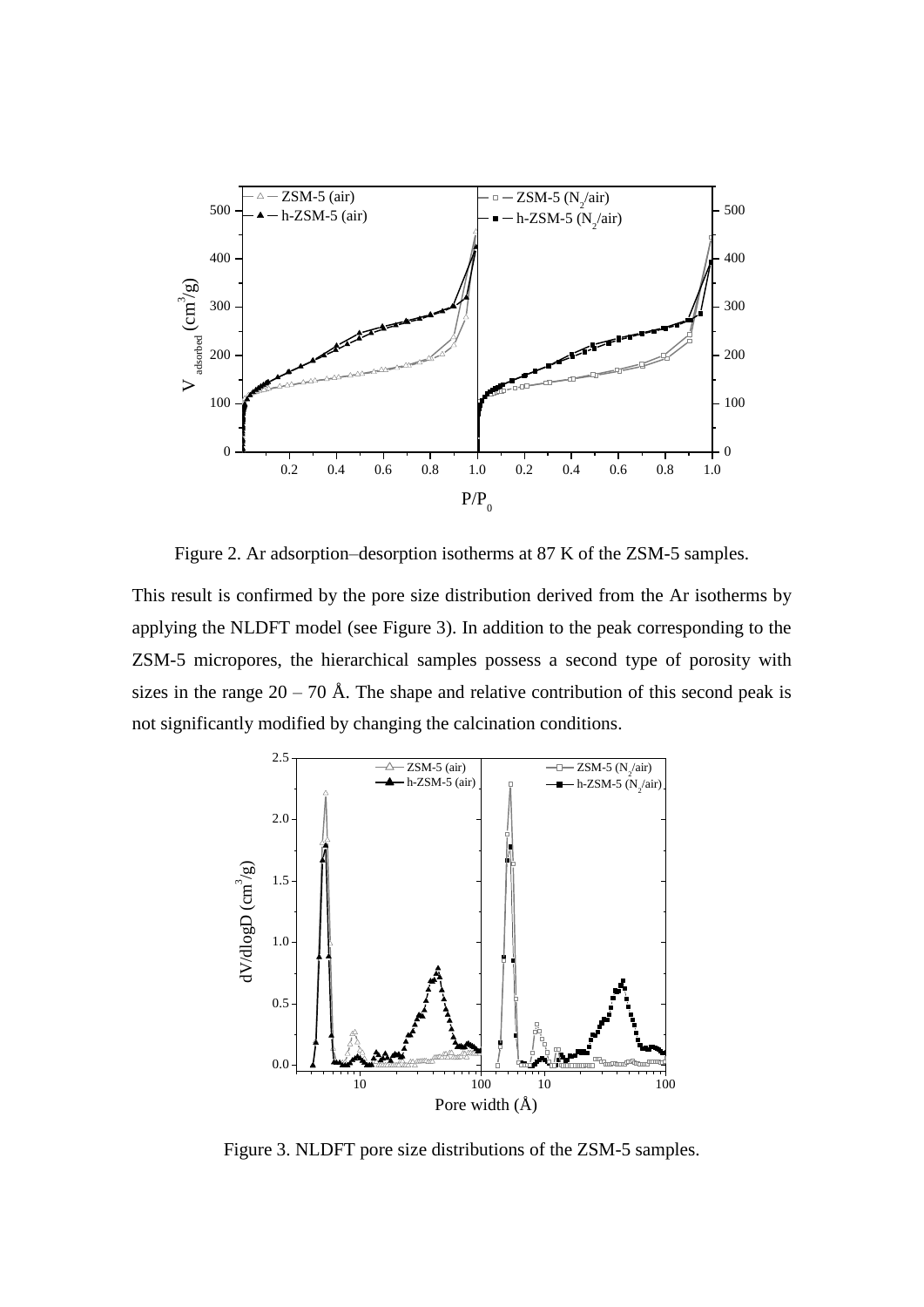These results are also in agreement with the slight variations in the textural properties of the samples, as it is denoted in Table 1. According to previous works, the hierarchical samples show enhanced BET and external surface areas. The latter include all the nonmicroporous surface area of the samples, with contributions coming from both the mesopores and the outer part of the particles. On the other hand, for both hierarchical and reference ZSM-5, only small variations can be observed in the value of the textural properties when employing different calcination treatments. Nevertheless, it is noteworthy to point out the enhanced textural properties displayed by the hierarchical h-ZSM-5 samples, in comparison with the reference ZSM-5 materials, regardless of the template removal procedure. The external surface area of the reference ZSM-5 shows a relatively large value (96 and 83 m<sup>2</sup>/g, under air and N<sub>2</sub> atmosphere calcination, respectively), due to its nanocrystalline character, although the value of this parameter is strongly increased for the hierarchical ZSM-5 material, reaching 323 and 336  $m^2/g$ , respectively.

|                     | $S_{BET}^{\quad a}$<br>$(m^2/g)$ | $S_{\rm{EXT}}^{\qquad b}$<br>$(m^2/g)$ | b<br>$V_{\mu \text{ pore}}$<br>$\text{cm}^3\text{/g}$ | Si / Al <sup>c</sup> | $T_{max}^{\quad d}$<br>$(^\circ C)$ | Acidity <sup>d</sup><br>(mmol/g) | e<br>$C_{Bronsted}$<br>(mmol/g) | $C_{\text{Lewis}}^{\text{e}}$<br>(mmol/g) |
|---------------------|----------------------------------|----------------------------------------|-------------------------------------------------------|----------------------|-------------------------------------|----------------------------------|---------------------------------|-------------------------------------------|
| $ZSM-5$ (air)       | 431                              | 96                                     | 0.208                                                 | 31                   | 357                                 | 0.4259                           | 0.410                           | 0.061                                     |
| $h$ -ZSM-5 (air)    | 524                              | 323                                    | 0.125                                                 | 33                   | 349                                 | 0.3660                           | 0.209                           | 0.141                                     |
| ZSM-5 $(N_2/air)$   | 418                              | 83                                     | 0.210                                                 | 30                   | 356                                 | 0.4126                           | 0.402                           | 0.053                                     |
| h-ZSM-5 $N_2/air$ ) | 539                              | 336                                    | 0.126                                                 | 33                   | 344                                 | 0.3742                           | 0.285                           | 0.139                                     |

Table 1. Physicochemical properties of the samples.

<sup>a</sup> Argon isotherms,  ${}^{\text{b}}$  S<sub>EXT</sub> = S<sub>BET</sub> - S<sub>µporos(NL-DFT)</sub>, <sup>c</sup> ICP-AES, <sup>d</sup> NH<sub>3</sub>-TPD, <sup>e</sup> Pyridine adsorption-IR.

TEM micrographs of the different ZSM-5 samples are illustrated in Figure 4.. Single crystals with sizes higher than 50 nm are observed for the material prepared omitting the seed silanization treatment. In contrast, aggregates with sponge-like morphology and diameters around 200 nm are obtained for the organofunctionalized sample. These aggregates are constituted by very small nanounits with sizes even below 10 nm. Although not shown in this figure, no significant differences are observed when comparing the size of the crystals, nanounits and particles of the samples prepared using different calcination methods. Therefore, it can be concluded that the calcination treatments here employed do not lead to important changes in the nanoscale properties of the samples.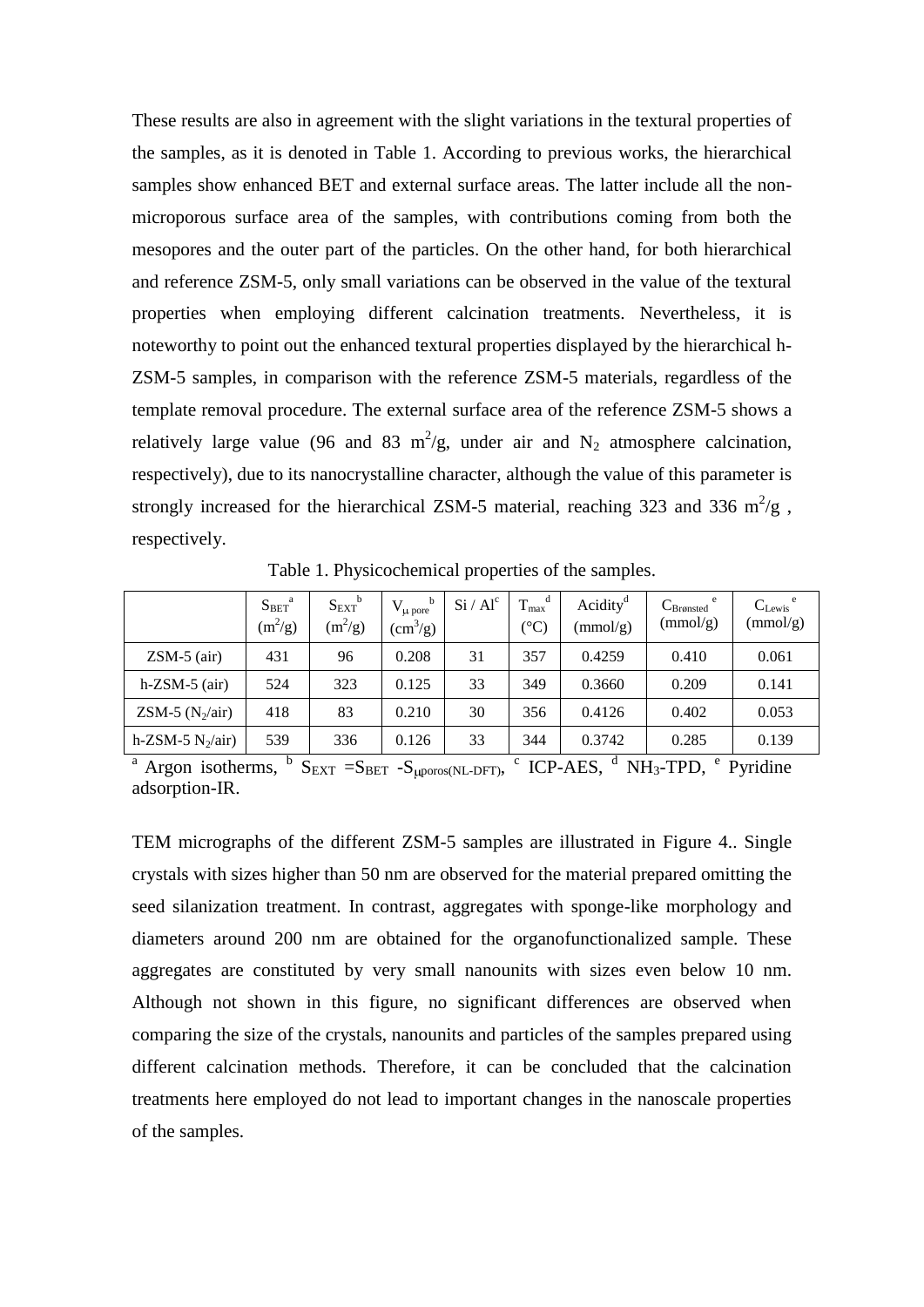

Figure 4. TEM images of ZSM-5 (air) and h-ZSM-5 (air) samples.

In order to bear out the coordination of the aluminium present in the samples, they were analyzed by  $27$ Al MAS NMR, the results so obtained being shown in Figure 5. In all cases, the spectra of the parent material are compared with those of the samples obtained using different calcination treatments. For the as-synthesized materials, just one signal is detected centered at 50 ppm, indicating that all the Al atoms exhibit a tetrahedral coordination and that they are incorporated into the zeolite framework. In contrast, the samples obtained after calcination shows two clear peaks centred at  $\sim 0$  and  $\sim$  50 ppm originating from octahedrally and tetrahedrally coordinated aluminium species, respectively. The peak at 0 ppm denotes that a part of the framework Al has been extracted during the calcination treatment leading to extra-framework species with octahedral coordination. This effect is more pronounced for the hierarchical ZSM-5, showing that the Al located outside the zeolite micropores, or in the vicinity of the micropore mouths, is less stable during the calcination treatment. Nevertheless, it is remarkable that even so most of the Al atoms keep the tetrahedral coordination in h-ZSM-5 after the calcination, with similar values being observed for both calcination methods. This behaviour is also denoted for the reference ZSM-5 material.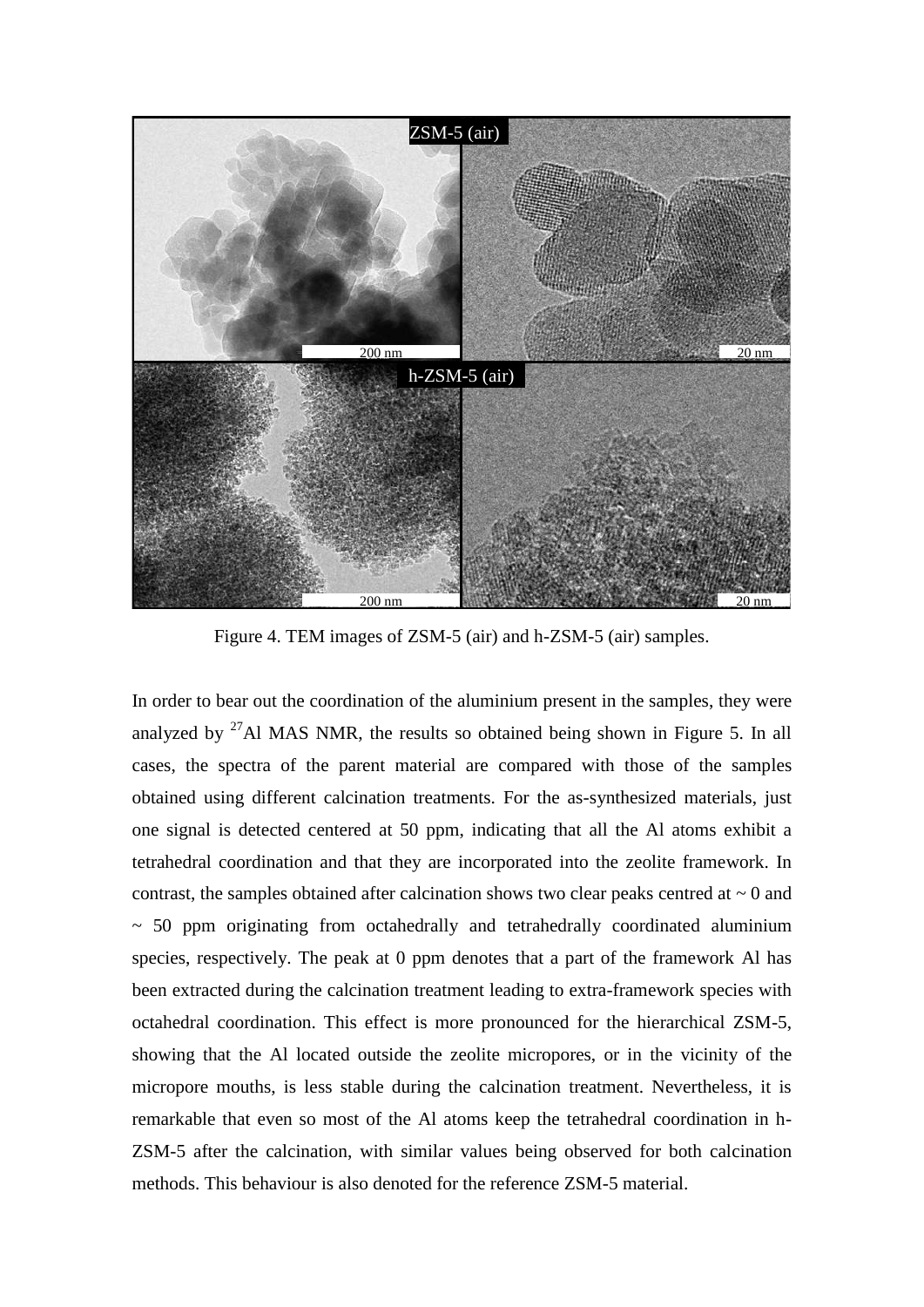The above commented results point out that the calcination treatment does not change the proportion of framework / extra-framework aluminium, but this parameter is really related to the share of non-microporous surface area. However, the calcination treatment has a pronounced effect on the uniformity of aluminium environments, which can be derived from the full-width-at-half-maximum (FWHM) values of the signal centred at 50 ppm in the  $^{27}$ Al MAS-NMR spectra [32]. When comparing both parent materials, it is observed that the FWHM value is larger in the hierarchical ZSM-5 than in the reference sample. This is consistent with previous results, and it has been assigned to a higher variety of environments for the Al atoms located in tetrahedral positions of the external zeolite surface. The latter can be considered as an imperfection of the zeolite structure, which provides more variability for the bond distances and angles of the Si and Al species there located. Interestingly, the value of the FWHM parameter is strongly influenced by the calcination conditions. For both h-ZSM-5 and reference ZSM-5 materials, the FHWM value increases after calcination, since this treatment causes a significant distortion in the local environment of the Al atoms. Moreover, in both cases the FHWM increase is less important when using a two-step calcination, showing that the latter is more effective in preserving the original state of the Al atoms with tetrahedral coordination. Thus, for the h-ZSM-5 material, the FHWM value for the 50 ppm peak (tetrahedral coordination) increases from 7.22 ppm in the parent hierarchical zeolite to 7.82 ppm when using a nitrogen / air calcination. However, this variation is quite larger (up to 8.63 ppm) when h-ZSM-5 is subjected to direct air calcination, showing that the local environment of the Al species located on the external surface (non-microporous surface) is very sensitive to the calcination conditions. Such broadening can also be related to the presence of Si(OH)Al groupings at the surface of the mesopores as it will be further explained on the basis of the IR studies of pyridine desorption.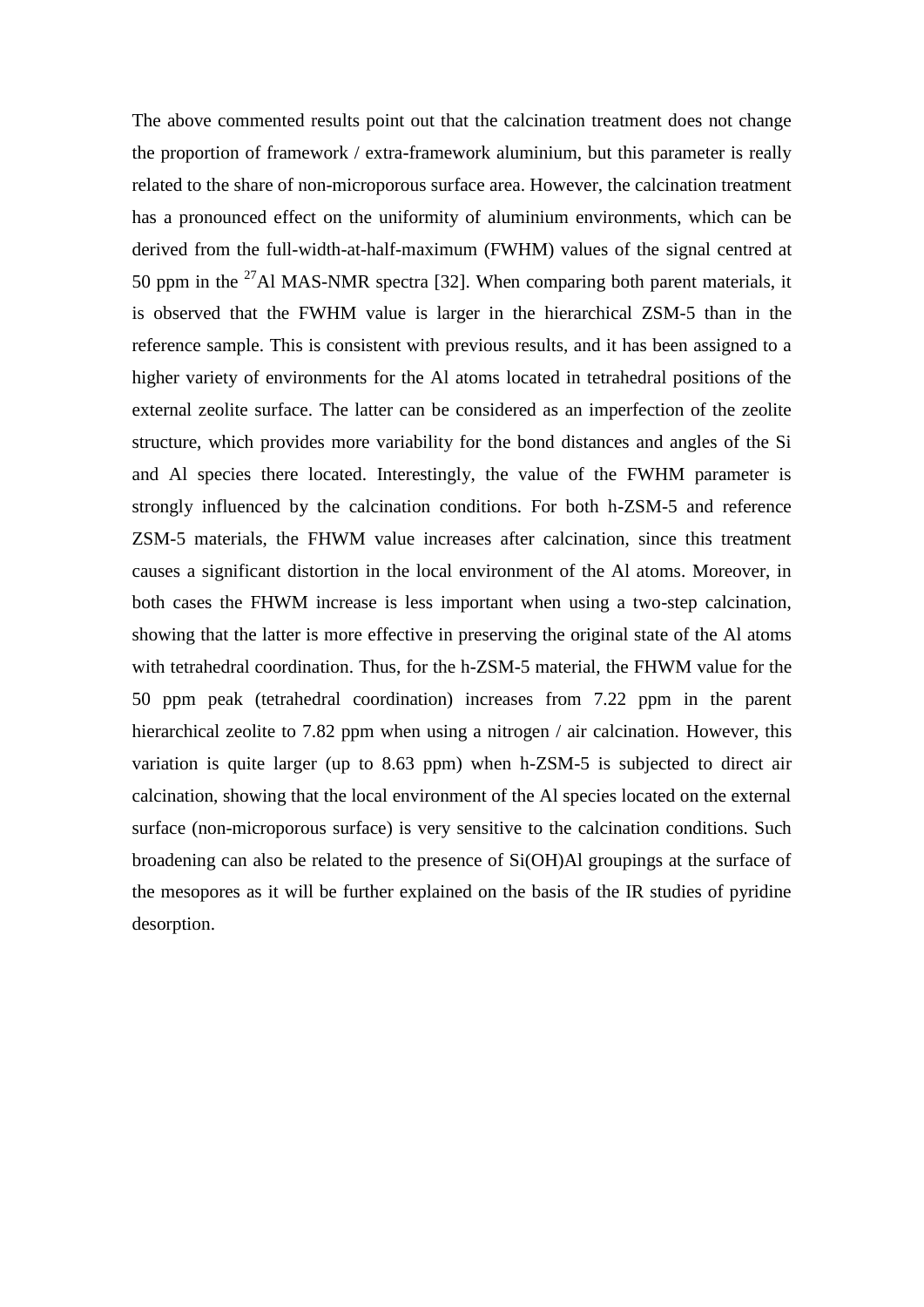

Figure 5. <sup>27</sup>Al MAS NMR spectra of the parent ZSM-5 materials and of samples after different calcination treatments.

The use of different calcination methods may also affect the acid properties of the zeolites, which in turn are essential to explain their catalytic performance. A gross assessment of the acid features of ZSM-5 zeolite can be carried out by using ammonia temperature programmed desorption measurements (ammonia TPD). The results obtained in the application of this technique to the samples investigated in this work are summarized in Table 1. The acidity of the hierarchical samples is slightly lower compared to that of the reference materials, in terms of both acid strength (temperature of the peak maximum in the ammonia TPD) and amount of acid sites being detected. These results are consistent with previous works, showing that the generation of hierarchical porosity leads to a small reduction in the acidic features of ZSM-5 zeolite. No great changes are observed among the samples when evaluating the effect of the calcination treatment. In the case of the h-ZSM-5 material, the sample obtained using a two-step calcination shows a slightly lower acid strength but higher number of acid sites than the sample calcined directly in air. This apparent discrepancy will be further explained on the basis of the IR spectroscopy of pyridine desorption. Additionally, it must be taken into account that ammonia TPD is not a very sensitive technique for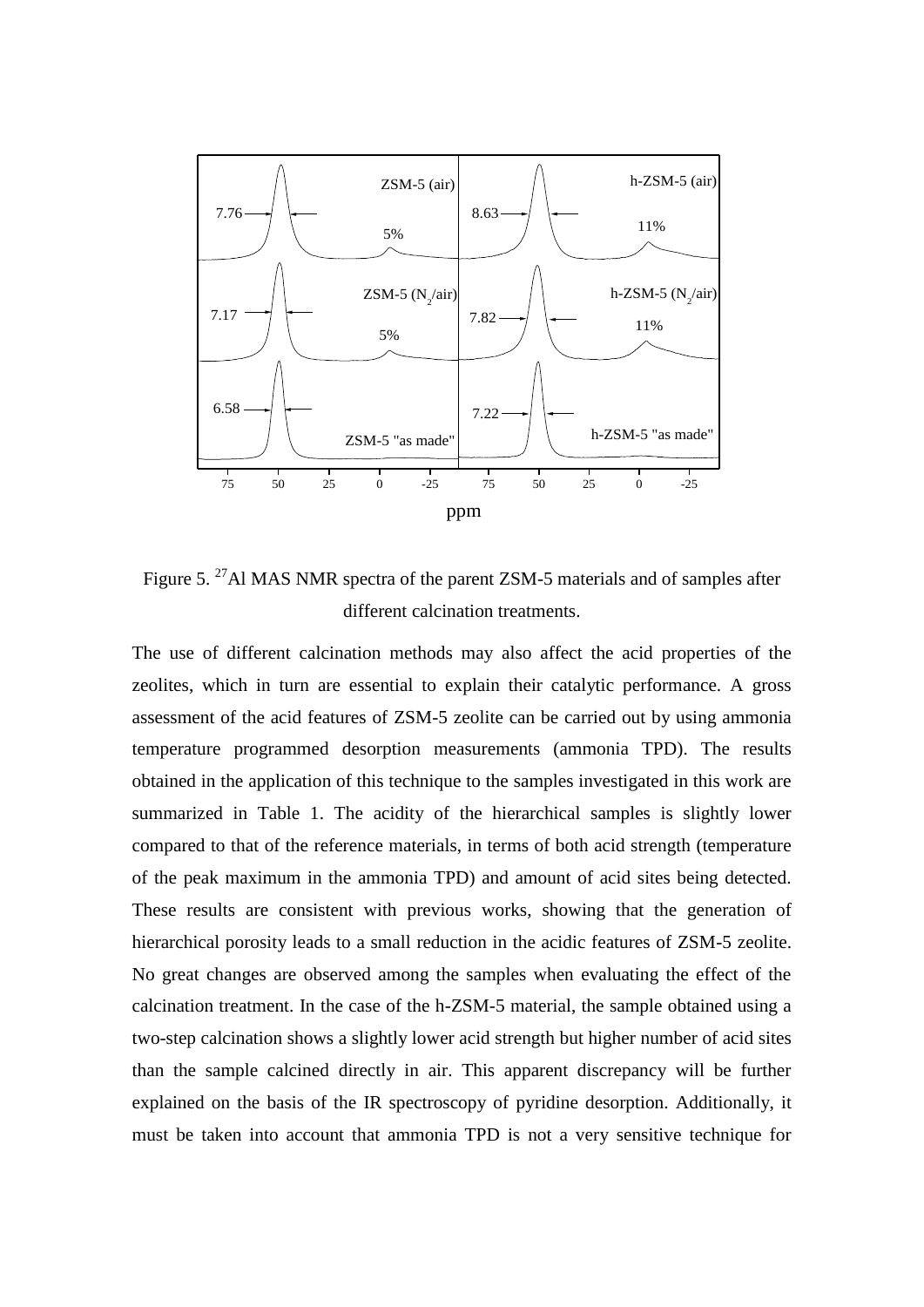detecting changes in the zeolite acidity and that it cannot distinguish between nature and type of acid sites.

Accordingly, the acidic properties of the samples have been also investigated by adsorption of pyridine, used as probe molecule, followed by FTIR spectroscopy. Pyridine adsorption on the investigated samples led to the appearance of new absorption bands corresponding to pyridine interacting with Brønsted (1545 cm<sup>-1</sup>) and Lewis acid sites (1445-1465 cm<sup>-1</sup>). Figure 6 depicts the FTIR spectra of pyridine adsorbed on the samples and subsequently evacuated at different temperatures (170, 250, 350, 450 and 520ºC), which causes a progressive desorption of pyridine. These measurements are very useful in characterizing the zeolite acid properties as it is possible to distinguish between Brønsted and Lewis acid sites, giving also information about their acid strength from the adsorbed pyridine evolution with the temperature increase.

The results obtained in terms of acid sites concentration, after desorption at 170ºC, are included in Table 1. Independently of the calcination treatment, the reference ZSM-5 samples show a quite higher concentration of Brønsted acid sites compared to the hierarchical materials, while the opposite is observed for the Lewis site concentration. This fact may be at least partially assigned to the higher proportion of extra-framework Al species detected in the hierarchical samples by  $27$ Al MAS NMR, which should act as Lewis acid sites. However, this is not enough for accounting the high concentration of Lewis sites present in the hierarchical ZSM-5 samples, suggesting that also a part of the framework Al is related to these type of acid sites. This situation is quite common, as in many publications zeolitic samples without any extraframework aluminium present displayed Lewis acidity when measured by IR technique.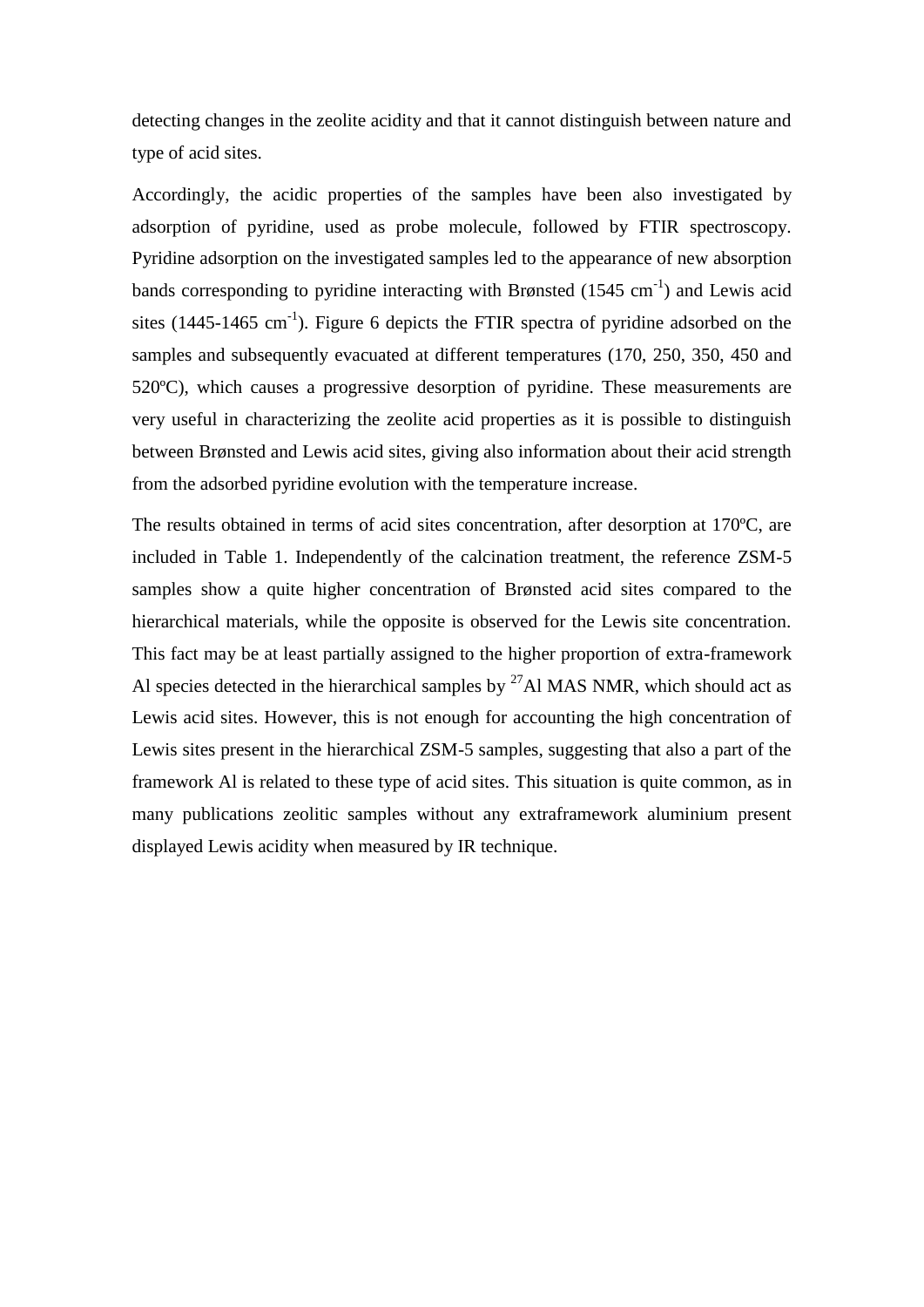

Figure 6. FTIR spectra of the samples after pyridine adsorption and evacuation at different temperatures (spectra at 170ºC and normalized to a standard 10 mg mass).

On the other hand, a strong effect of the calcination conditions is observed for the Brønsted sites population in the h-ZSM-5 material. This parameter is quite larger in the samples obtained using a two-step calcination, which may be in agreement with the higher uniformity of Al environments denoted in this sample from the FHWM values. Moreover, when the evolution of the Brønsted sites concentration with the pyridine evacuation temperature (see Figure 7) is considered, great differences are observed in their strength for the two hierarchical ZSM-5 samples. Thus, while for the sample obtained by direct air calcination a high pyridine desorption ratio is observed, the sample calcined following a two-step method is capable of retaining adsorbed a great part of the pyridine. These results indicate that the two-step calcination also influences positively the strength of the Brønsted acid sites in hierarchical ZSM-5.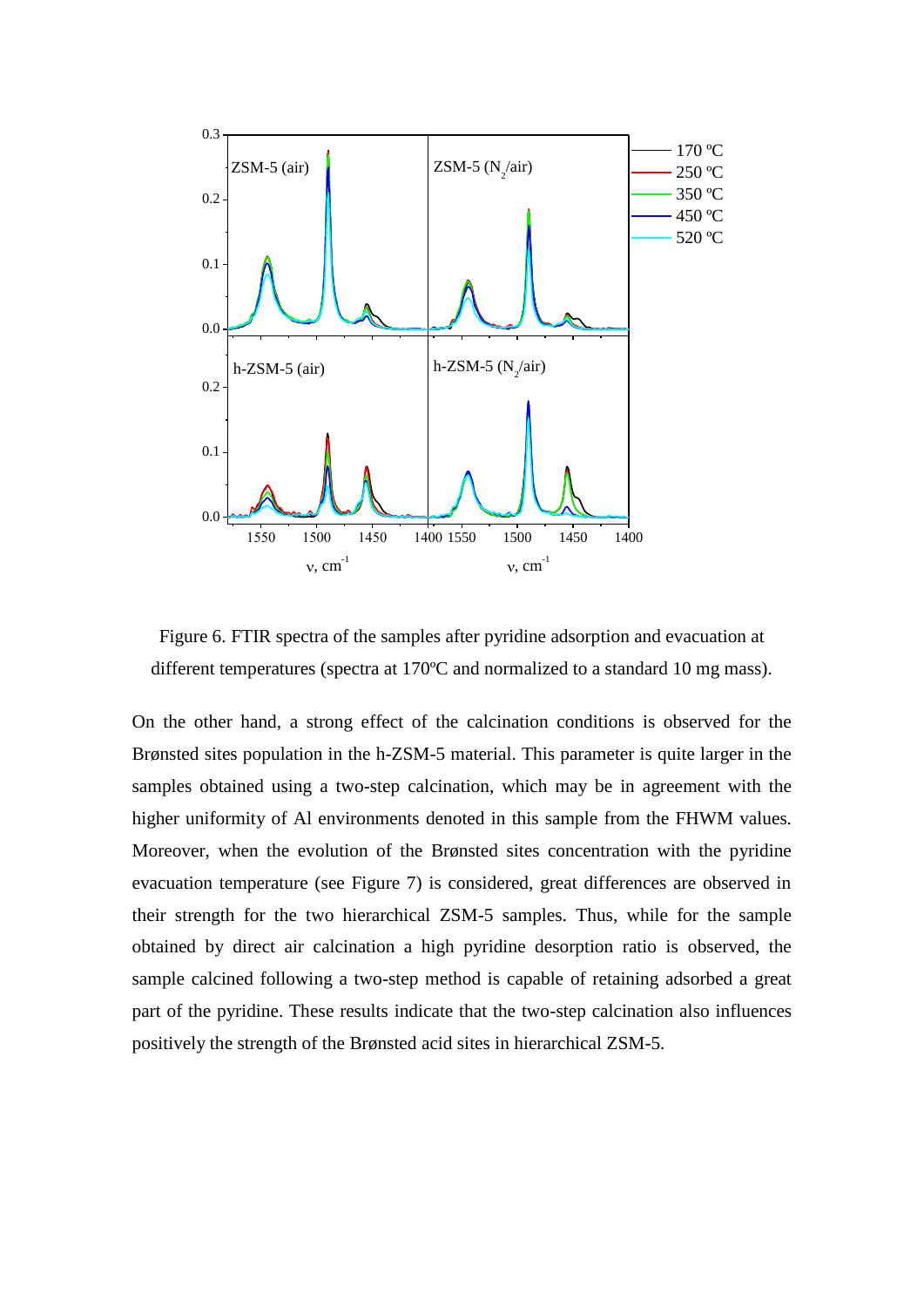

Figure 7. Evolution of the pyridine adsorbed on Brønsted acid sites of the different samples as the evacuation temperature is increased.

NH3-TPD method is suitable to follow the total behaviour of acidic sites, while pyridine thermal desorption method can discriminate between Brønsted and Lewis acidity. The fact that during thermal desorption pyridine is desorbed from Lewis acid sites of h-ZSM-5 (air) at very high desorption temperature may explain why by  $NH_3$ -TPD this sample appeared stronger acidic than the h-ZSM-5 ( $N_2$ /air). In the latter zeolite the majority of pyridine coordinated to the Lewis sites was desorbed at 450ºC.

It is also worth to note that during pyridine desorption the intensity of pyridinium ion is decreasing but at the same time it is not accompanied by the increase of the intensity of the Si(OH)Al groups. Such fact has already been observed in the case of the formation of the secondary mesoporous system in ZSM-5 zeolites due to desilication [33]. It was proposed that some Si(OH)Al groups may have been formed on the surface of mesopores, having properties that may be comparable to those of the hydroxyls existing either in mesoporous materials of M41S family [34] or of ITQ-2 material [35]. It is known that such OH groups are characterized by unusually low absorption coefficient, therefore being practically invisible for IR spectroscopy. In addition, their acid strength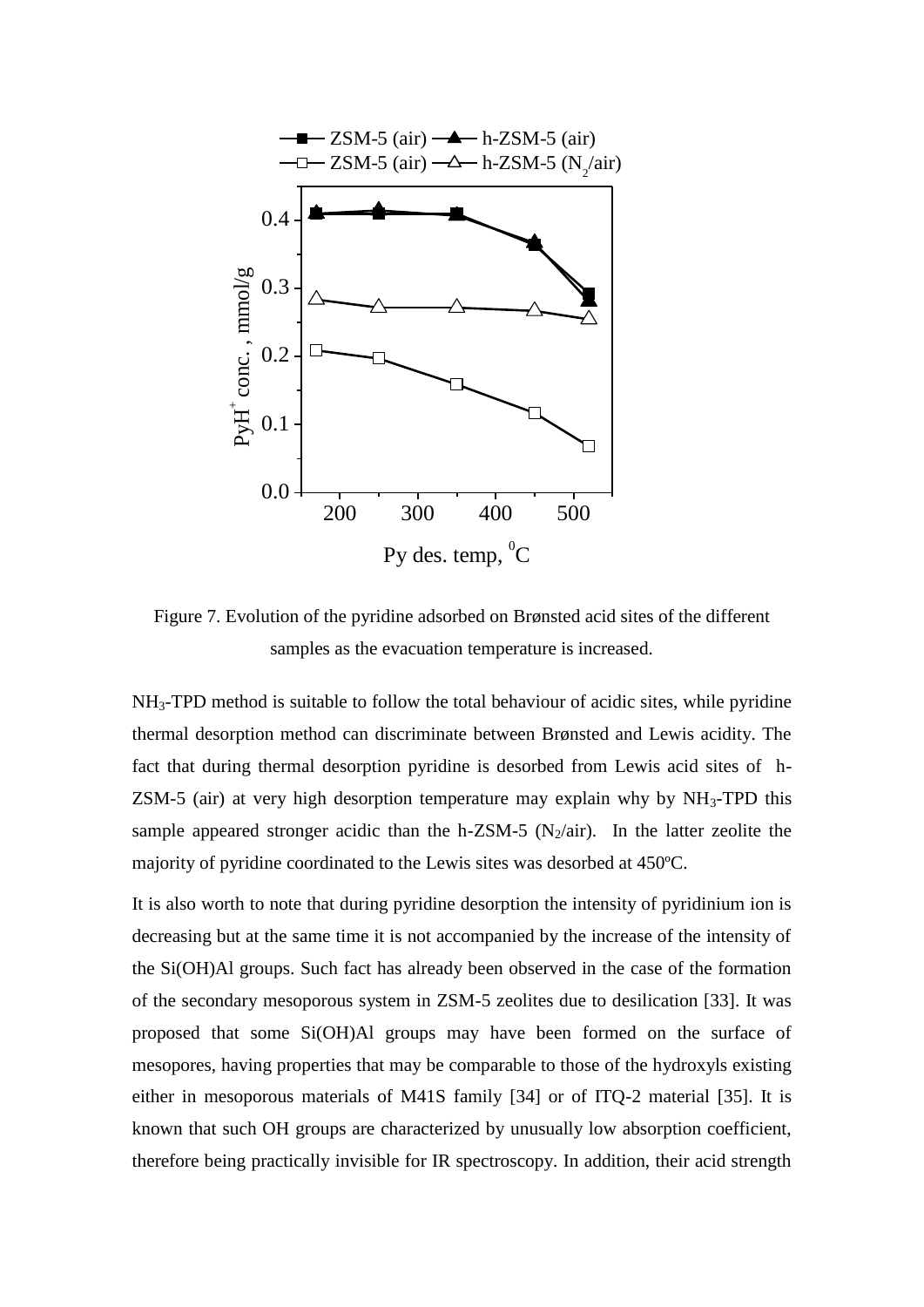is also deeply lowered. Thus, the presence of the weak Brønsted sites from the mesopores may also contribute to the lowered acid strength of hierarchical zeolites.

Some of the results, obtained during catalytic test reactions may be also explained by the enhanced accessibility of the Si(OH)Al groups from the mesoporous domain. Application of pivalonitrile as a probe molecule for testing external acidity of zeolites was proven useful by the group of Busca [36]. The presence of *tert*-butyl group prevents entrance into the 10-ring openings and therefore restricting any interaction to the external surface of the MFI-type zeolites. Therefore, pivalonitrile interacts only with a fraction of the OH groups, which are those located on the external surface or in the vicinity of the pore entrances, while does not interact with the OH groups located well inside the micropore system. As shown in Figure 8, Pivalonitrile interacts only with a small fraction of Si(OH)Al groups in non-hierarchical ZSM-5, independently of the calcination method, but with the majority of these groups in both hierarchical zeolites. This result, together with the presence of weak Brønsted centers inside the generated mesopores, indicates that these materials present singular acidic properties, which makes them potentially interesting catalysts to be probed in a variety of reactions involving bulky molecules.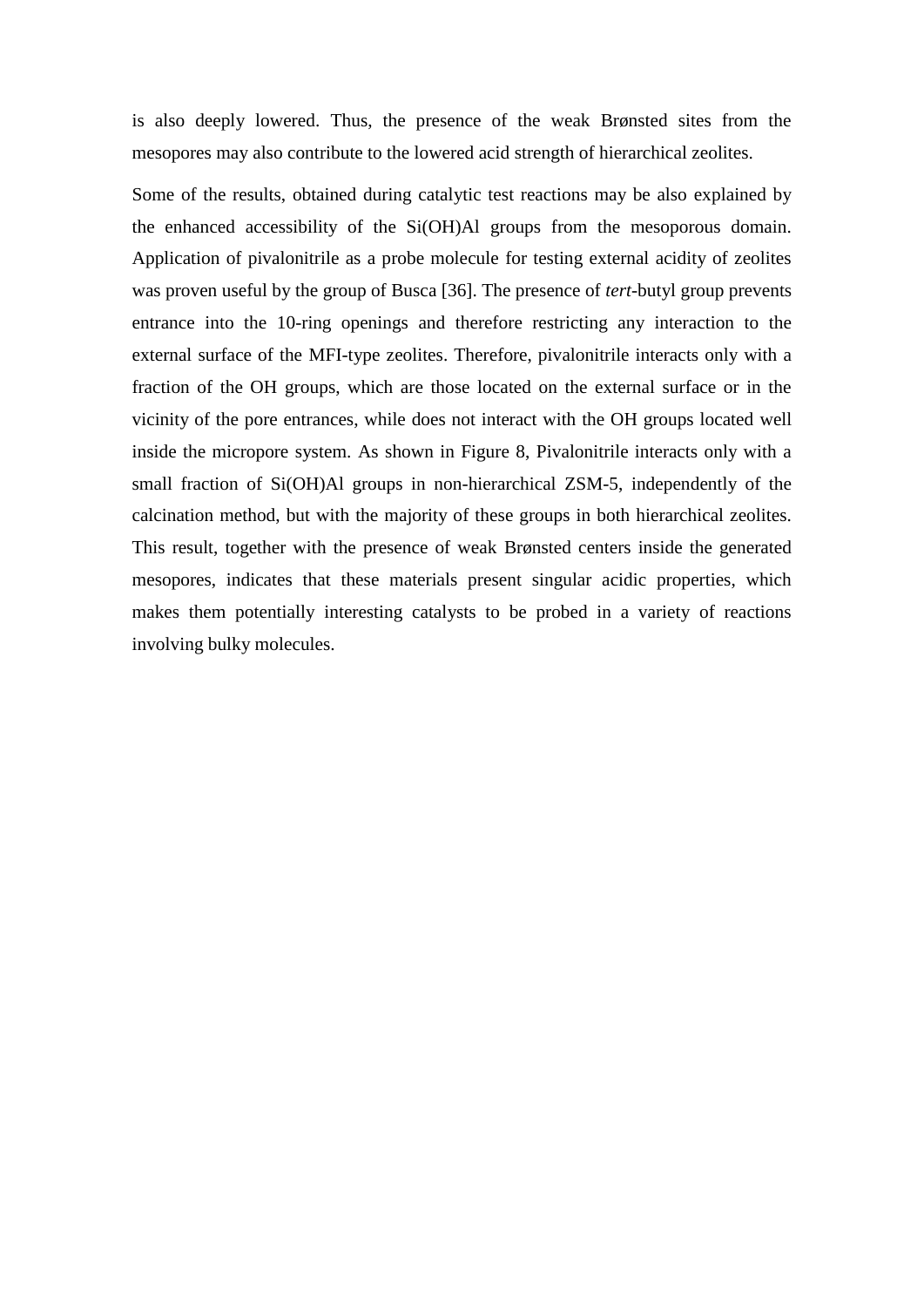

Figure 8 IR spectra of OH groups in ZSM-5 zeolites before and after pivalonitrile adsorption, followed by 5 min evacuation at ambient temperature.

# **3.2. Catalytic performance in acylation reactions**

The influence of the calcination procedure in the catalytic behaviour of the hierarchical and reference ZSM-5 samples has been studied through the synthesis of aryl ketones by means of the Friedel-Crafts acylation. Both, anisole and 2-methoxynaphtalene (2-MN) acylation have been selected in order to check the catalytic performance of the zeolites with molecules having different sizes.

The acylation of anisole was investigated using acetyl chloride as acylating agent. From this reaction an aryl ketone, the p-methoxyacetophenone (p-MAP), is obtained as product of interest in Fine Chemistry (Scheme 1). The selectivity towards 2-MAP was 97% for all the catalysts tested, remaining constant throughout the reaction.



Scheme 1. Anisole acylation.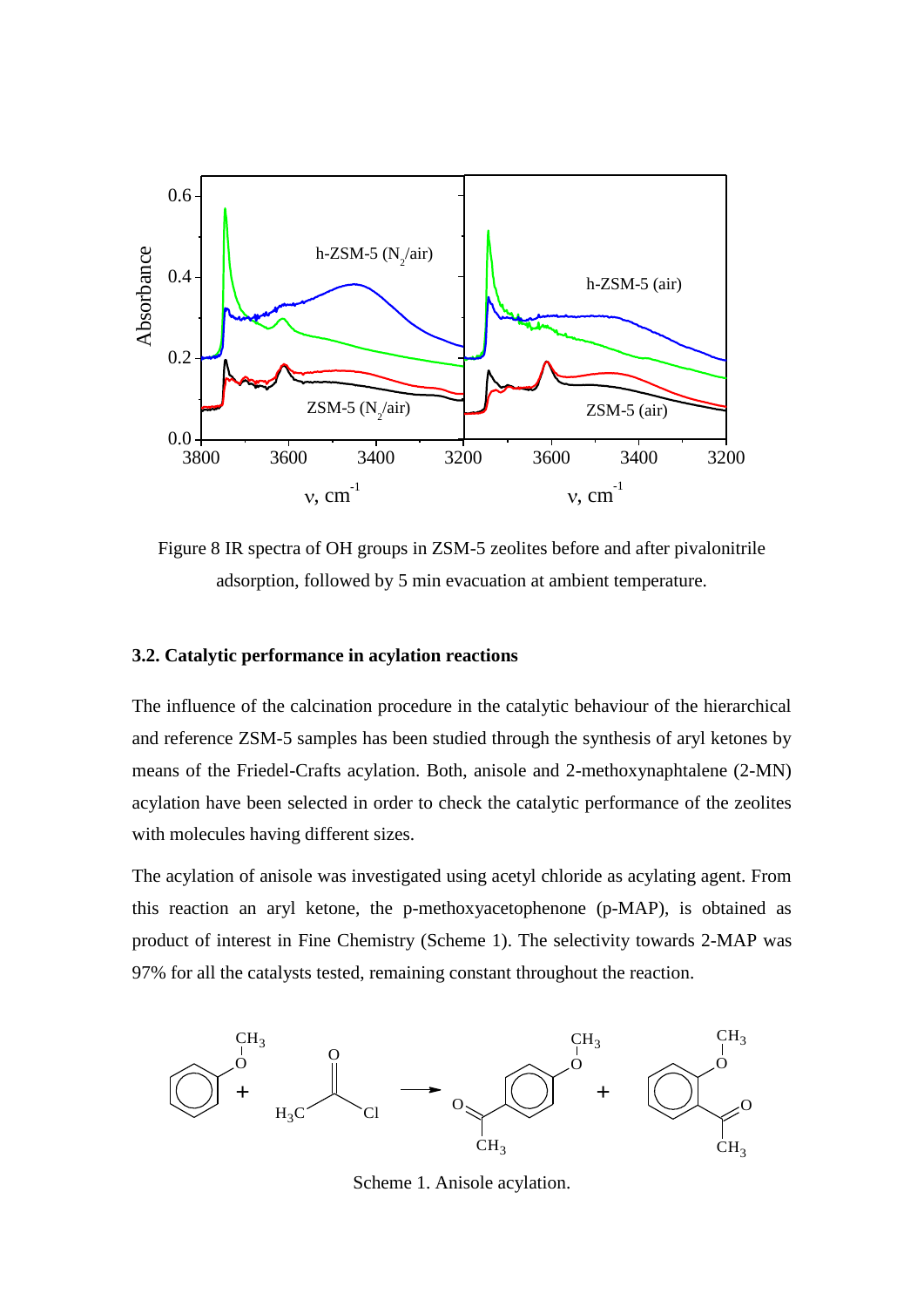Figure 9 illustrates the anisole conversion as a function of reaction time for the different catalysts tested. At any time, the conversions obtained over the reference ZSM-5 sample were remarkably lower than those corresponding to the hierarchical materials, reaching a plateau at around 10%. This result evidences the limitations that the anisole molecule undergoes for accessing to the acid sites of the reference ZSM-5 zeolite probably due to the small size of its micropores, despite being a nanocrystalline sample with a considerable ratio of external surface area [37]. Steric and diffusional hindrances are lowered in a high extension in the case of the hierarchical ZSM-5 samples, due to the presence of the secondary mesoporosity.



Figure 9. Evolution of the anisole conversion with the reaction time.

These results confirm the positive effect of the hierarchical porosity on the acylation reaction by increasing the accessibility of the anisole molecule to the active sites of the hierarchical ZSM-5 zeolite. Additionally, the h-ZSM-5  $(N_2/air)$  sample exhibits a slightly higher anisole conversion than hierarchical zeolite treated under air atmosphere. This result can be explained by the higher concentration of strong Bronsted acid sites which are accessible to the anisole molecules in this case.

Likewise, 2-methoxynaphthalene (2-MN) was selected, due to its higher molecule size, to study the catalytic properties of the ZSM-5 zeolite sample [38]. The reaction was also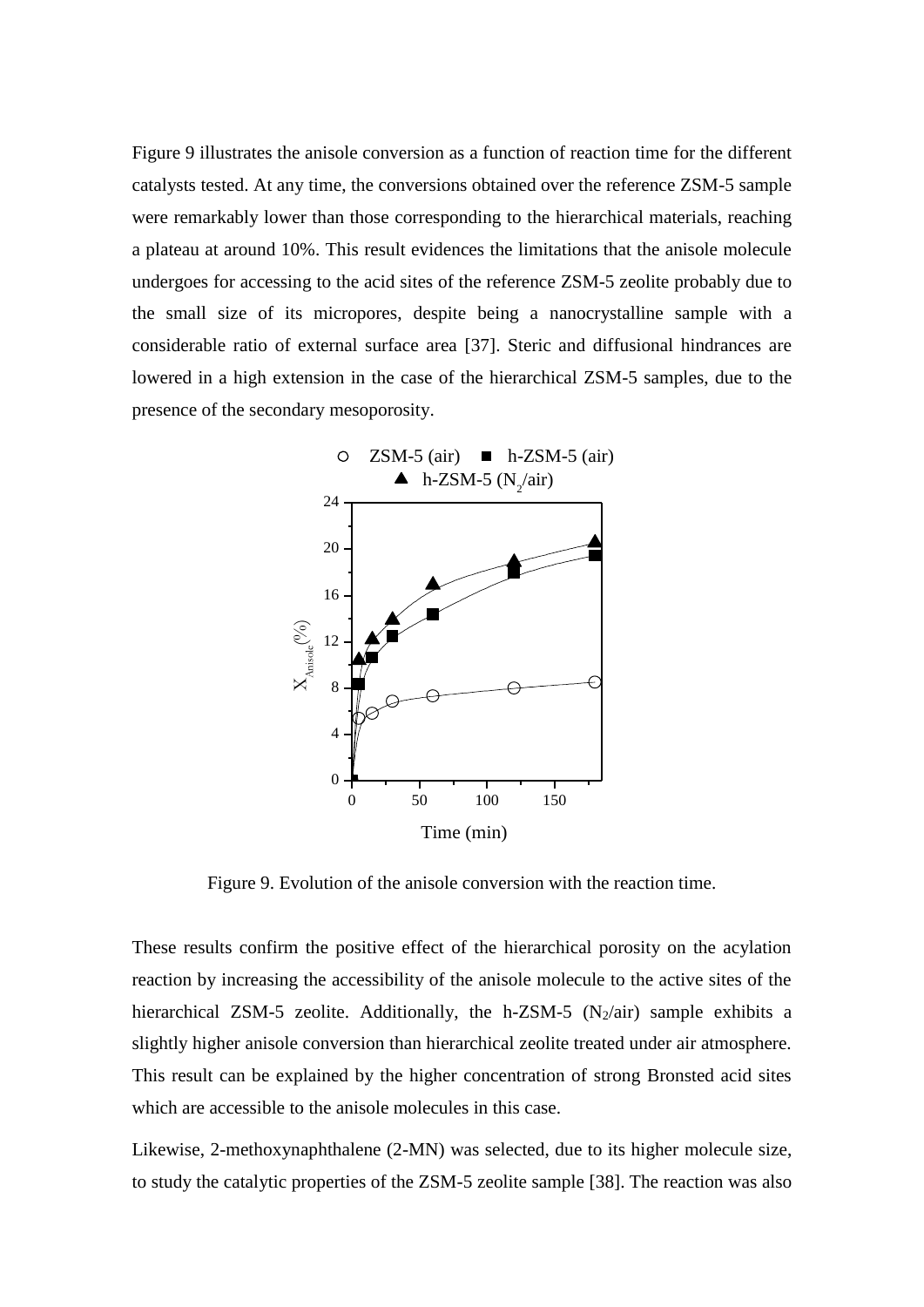performed using acetyl chloride as acylating agent (Scheme 2). When using 2-MN, a major complexity is introduced since three isomer reaction products may be formed: 1 acetyl-2-methoxynaphthalene (1A-2-MN), 8-acetyl-2-methoxynaphthalene (8A-2-MN) and 6-acetyl-2-methoxynaphthalene (6A-2-MN), the latter being the desired product, since it is an intermediate of the anti-inflamatory Naproxen. Moreover, at long reaction times, 1A-2-MN may be converted via intra and intermolecular transacylation into 6A-2-MN and 8A-2-MN (Scheme 2) [39]. As a consequence of these secondary reactions, the product distribution, and accordingly the selectivity towards the desired product, may change along the reaction time. Therefore, the rate of 2-MN acylation and the products distribution will greatly depend on the textural and acidic properties of the catalysts [40].



Scheme 2. 2-MN acylation reaction scheme.

Figure 10 displays the evolution of the catalytic activity in 2-MN acylation for both reference ZSM-5 (air) sample and the hierarchical zeolites calcined under the two different treatments. Hierarchical zeolites lead to greater 2-MN conversions than that obtained with the nanocrystalline zeolite used as reference. These results confirm again the remarkable effect of the presence of high external surface area and secondary porosity in the hierarchical zeolites, which lower the steric and diffusional hindrances compared with the reference ZSM-5 samples.

Regarding the two hierarchical zeolites, no substantial differences in terms of conversions are noticed when changing the calcination procedure, with just slightly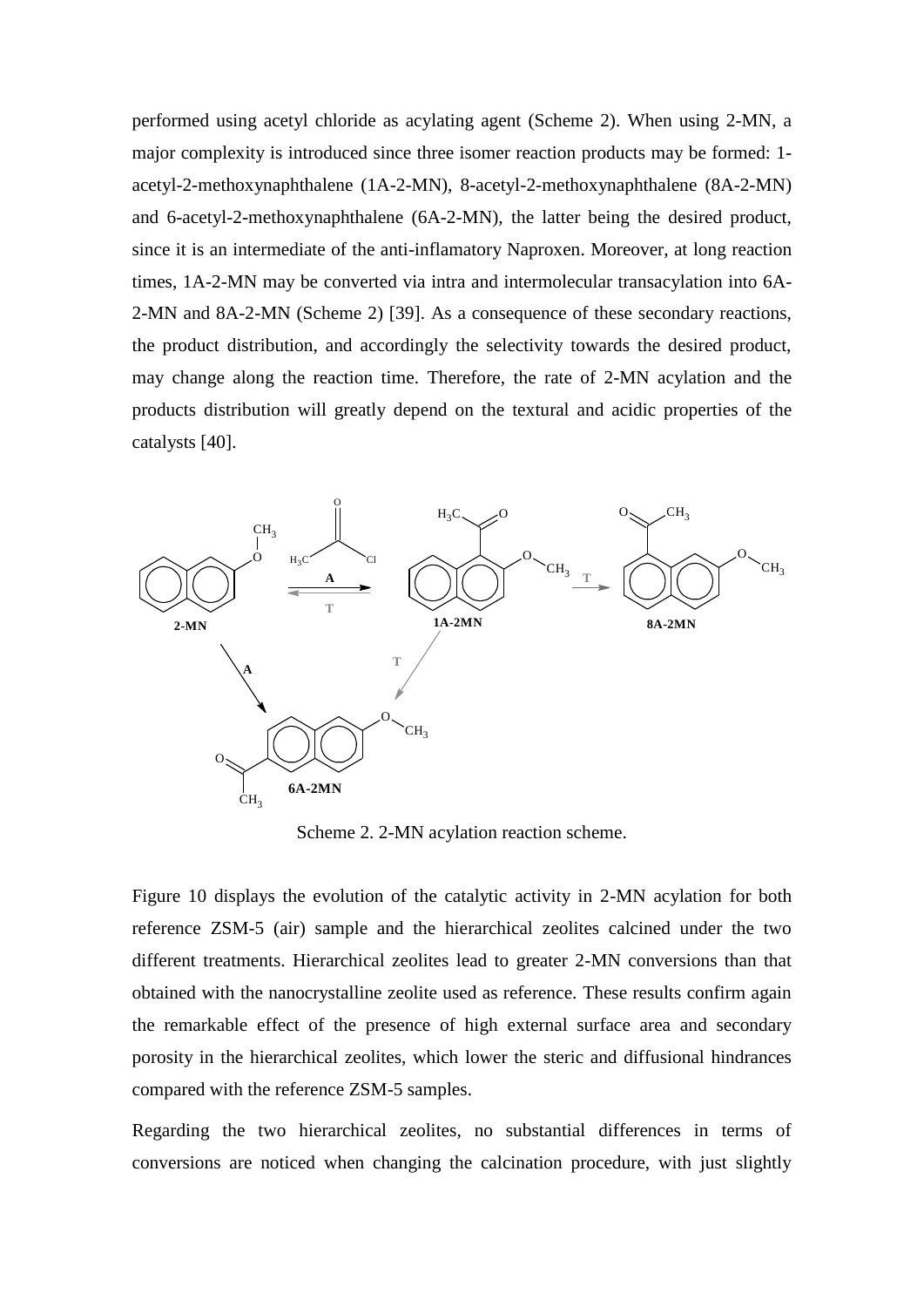higher values for the h-ZSM-5 ( $N_2$ /air) sample. Nevertheless, clearer differences were observed in the product distribution. At short reaction times, formation of 1A-2MN is favoured with respect to 6A-2MN, the greatest yields being obtained with the hierarchical ZSM-5 samples. With the progress of the reaction, the 1A-2MN yield reaches a maximum, which confirms the participation of this compound in intra-and intermolecular side reactions. This has a direct and positive impact on 6A-2MN yield, which can be formed by both direct acylation of 2-MN and transcylation of 1A-2MN. In this way, it is important to note that the hierarchical ZSM-5 sample, calcined under nitrogen/air atmosphere, provides higher yields into 6A-2MN products than the h-ZSM-5 (air) material. This interesting result may be related to the higher concentration of Brønsted acid sites present in h-ZSM-5 (N<sub>2</sub>/air), which facilitates the transacylation side reactions of 1A-2MN into 6A-2MN.



Figure 10. 2- MN acylation: conversion (left) and 1A-2MN and 6A-2MN yields (right).

#### **3.3. Catalytic properties in epoxide rearrangements reactions**

The catalytic behaviour of the zeolites synthesized in this work has been also investigated in the liquid phase rearrangement of epoxides. As substrates, two epoxides with different geometrical configuration and molecular size, and having commercial applications in Fine Chemistry, have been selected to probe the influence of the calcination: 1,2-epoxyoctane (linear epoxide), and isophorone oxide (cyclic epoxide) [41, 42].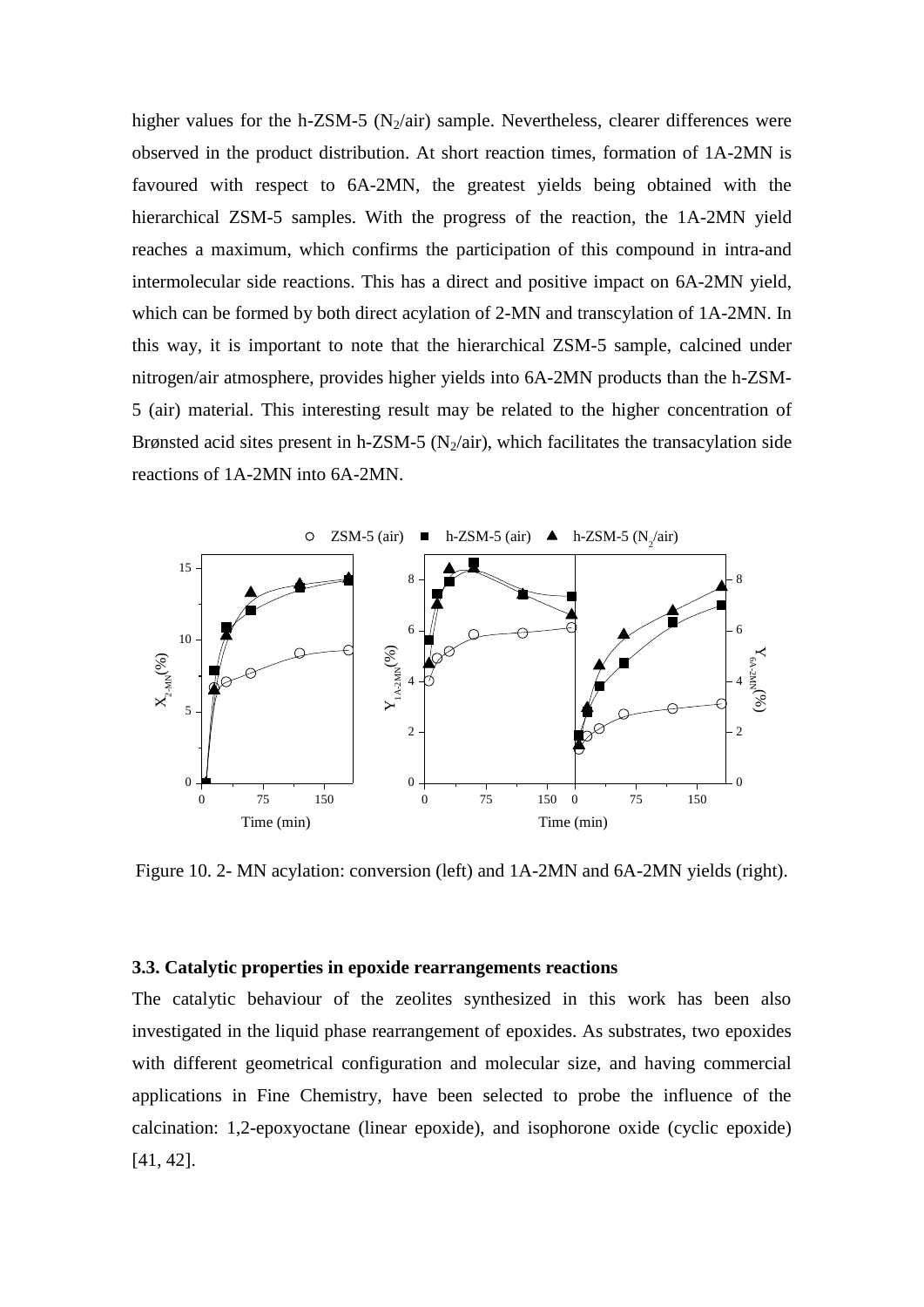The isomerisation of linear 1,2-epoxyoctane, illustrated in Scheme 3, forms two kinds of interesting compounds. The first one is the aldehyde, which can be conveniently transformed into carboxylic acids or terminal alcohols, important precursors in organic chemistry [43]. The second type corresponds with octenols, which can be also selectively hydrogenated to linear alcohols [44]. In addition, secondary reactions may occur through aldol condensation reactions [41]. The extension of these reactions, and consequently the relative proportion of the different products, are expected to depend strongly on the textural and acidic properties of the catalysts employed in 1,2 epoxyoctane isomerization.



Scheme 3. Products obtained in isomerisation of 1,2 epoxyoctane: 1,2-octanediol (I), 2 octanone (II), octanal (III), 2-octen-1-ol (IV), 3-octen-1-ol (V) and 2 butyltetrahydrofuran (VI).

Figure 11 displays, as a function of the reaction time, the 1,2-epoxyoctane conversion obtained with the hierarchical ZSM-5 samples and the reference ZSM-5 (air). Hierarchical zeolites, regardless the calcination method, present remarkably higher activity than the reference sample, which may be assigned to enhanced accessibility of the substrates to the actives sites of the former. Moreover, in this case the h-ZSM-5  $(N_2/air)$  sample exhibits clearly higher conversions than h-ZSM-5 (air). Since in terms of textural properties and secondary porosity both hierarchical samples are quite similar, this difference must be related to the presence of a higher population of Brønsted acid sites with high strength in the sample calcined following a two-step method.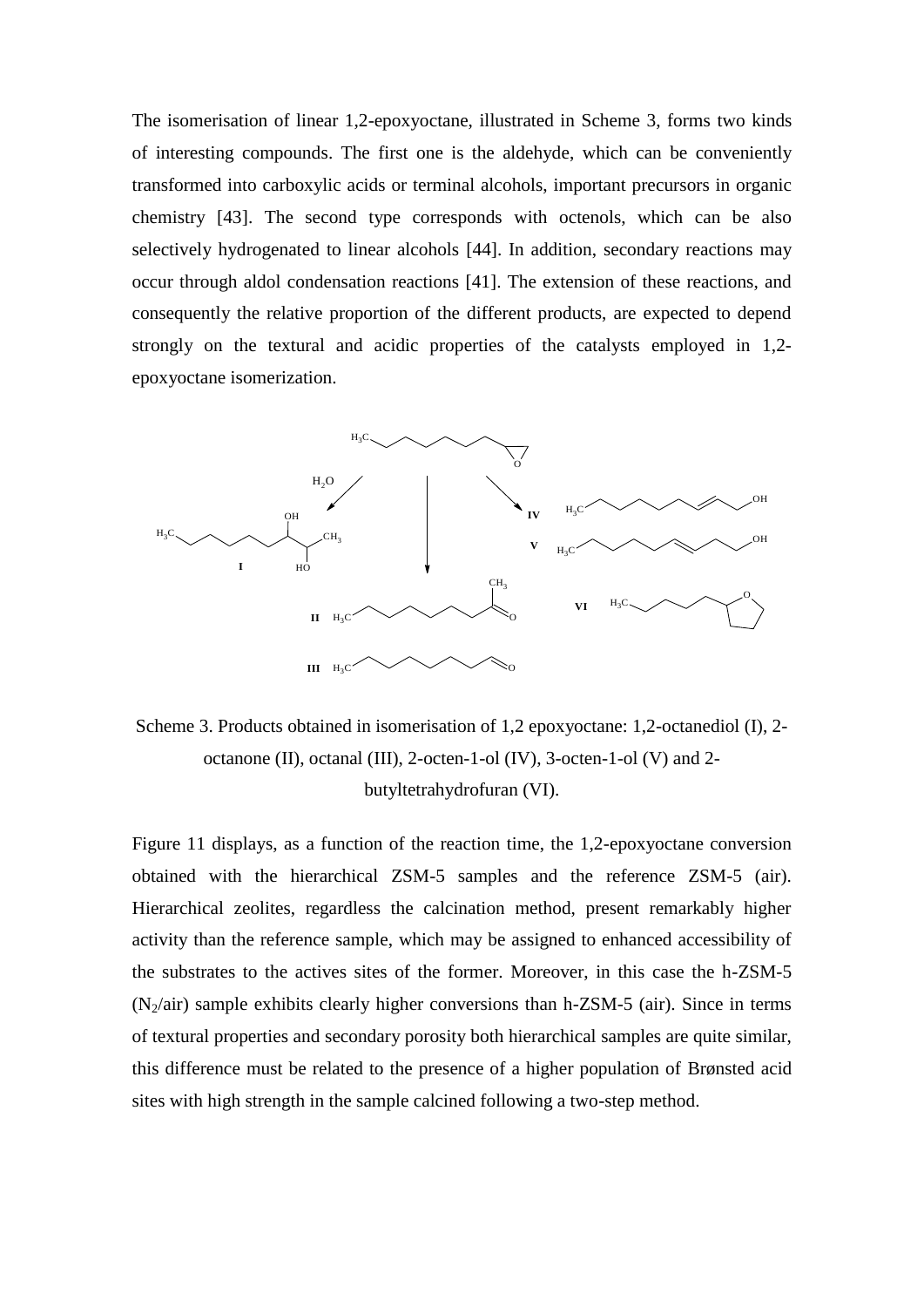

Figure 11. 1,2 epoxyoctane isomerization: conversion (left) and octanal and octenols yield (right).

In regard to the product distribution, the hierarchical samples show higher yields towards both octanals and octenols than the reference zeolite. Moreover, for the hierarchical zeolites, the calcination method presents no influence on the octanal yield. In contrast, large differences between both hierarchical samples can be observed in terms of octenols yield, being quite higher for the h-ZSM-5  $(N_2/air)$  sample. Again, this result must be interpreted taking into account the differences in acidity existing between these two samples. Accordingly, it can be concluded that the Brønsted acid sites, present in the h- $ZSM-5$  (N<sub>2</sub>/air) sample in a higher concentration, seems to act as main active sites for the 1,2-epoxyoctane isomerization into octenols.

Finally, isophorone oxide (IO) was employed as a cyclic substrate for testing the catalytic properties of the samples. The reaction mechanism [46] is illustrated in scheme 4, resulting in the formation of three compounds: 3,5,5-trimethyl-1,2-cyclohexanedione (I), 2-formyl-2,4,4-trimethylcyclopentanone (II) and 2,4,4-trimethylcyclopentanone (III). From an industrial standpoint, the desired compound is the keto-aldehyde (II), an interesting intermediate for the synthesis of other cyclopentanone derivatives with floral and fruity smells and used as fragrances [47]. The acid-catalysed reaction mechanism leading to the synthesis of keto aldehyde (II) has been discussed for homogeneous catalysts [48]. Likewise, it is of interest to know how the product distribution is changed in the presence of heterogeneous catalysts and also whether the decarbonylation of the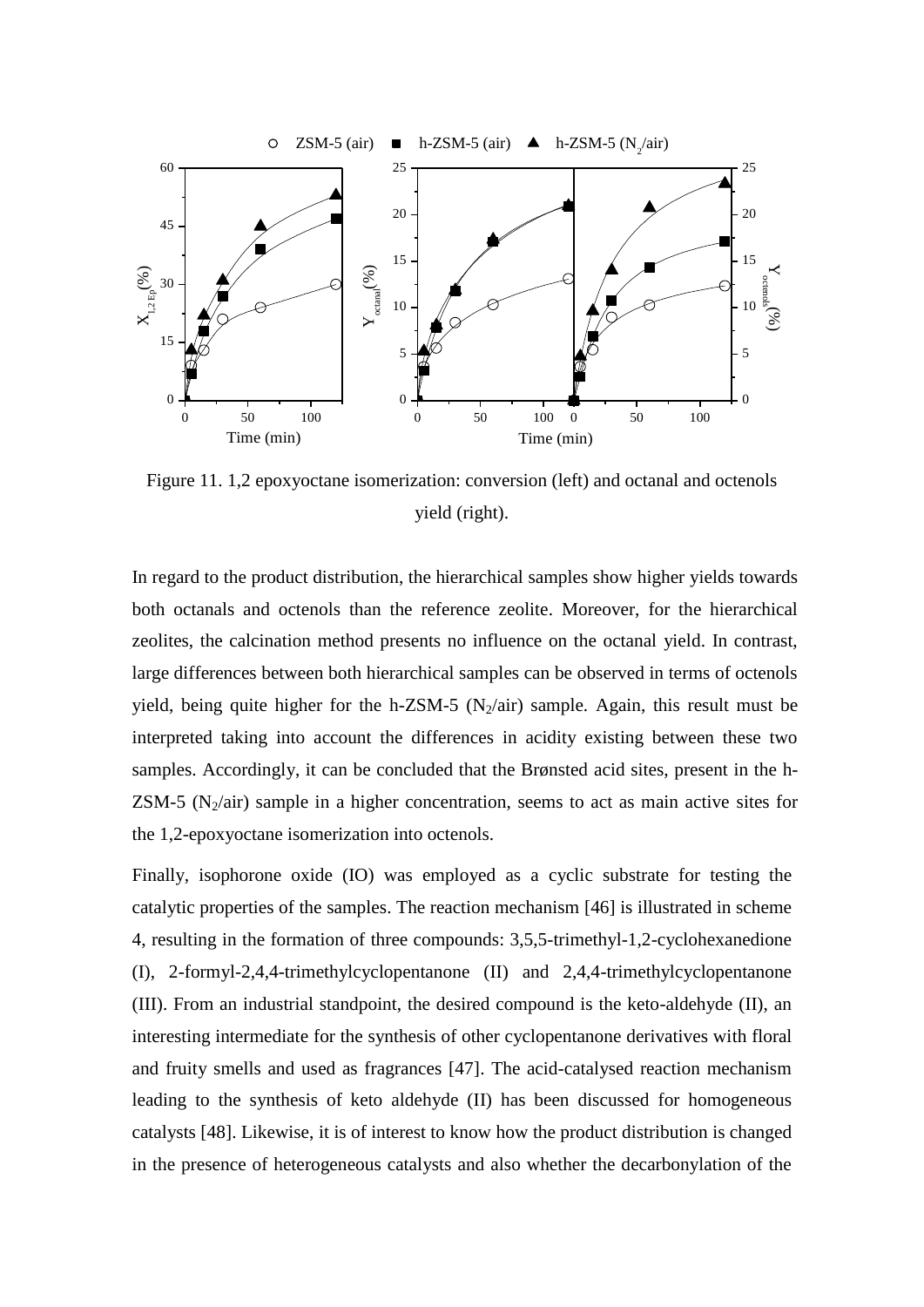compound (II) to compound (III) can be suppressed. In the present work, this reaction has been also applied to check the influence of the zeolite calcination treatment.



Scheme 4. Products obtained in isomerisation of isophorone oxide: 3,5,5-trimethyl-1,2 cyclohexanedione (I) and 2-formyl-2,4,4-trimethylcyclopentanone (II) and subsequent deformylation of (II) to 2,4,4-trimethylcyclopentanone (III).

Figure 12 represents the evolution of the conversion and the yield into the desired product along the reaction time. Once again, the higher activity obtained in the rearrangement of isophorone oxide over the hierarchical samples may be attributed to the improved accessibility, as consequence of the generated extra-porosity, in regard to the reference material. Comparing the hierarchical zeolites, the sample calcined under nitrogen and afterwards under air atmosphere shows a higher conversion, and also a higher yield into the desired product. As it occurred in other of the reaction here studied, this difference can be interpreted as a positive effect of the higher concentration of Brønsted acid sites in h-ZSM-5 ( $N_2$ /air), which have been preserved during the two-step calcination of this sample. No great changes were observed among the sample in terms of the selectivity towards the three reaction products [49]. In all cases the acyl migration was favoured, resulting in ring contraction and consequently in the formation of the aldehyde, reaching selectivities towards II over 80 % for all the samples. In summary, these results confirm that controlling the calcination conditions is a very effective method for preserving the acidic features of hierarchical ZSM-5 samples having a large proportion of non-microporous surface area.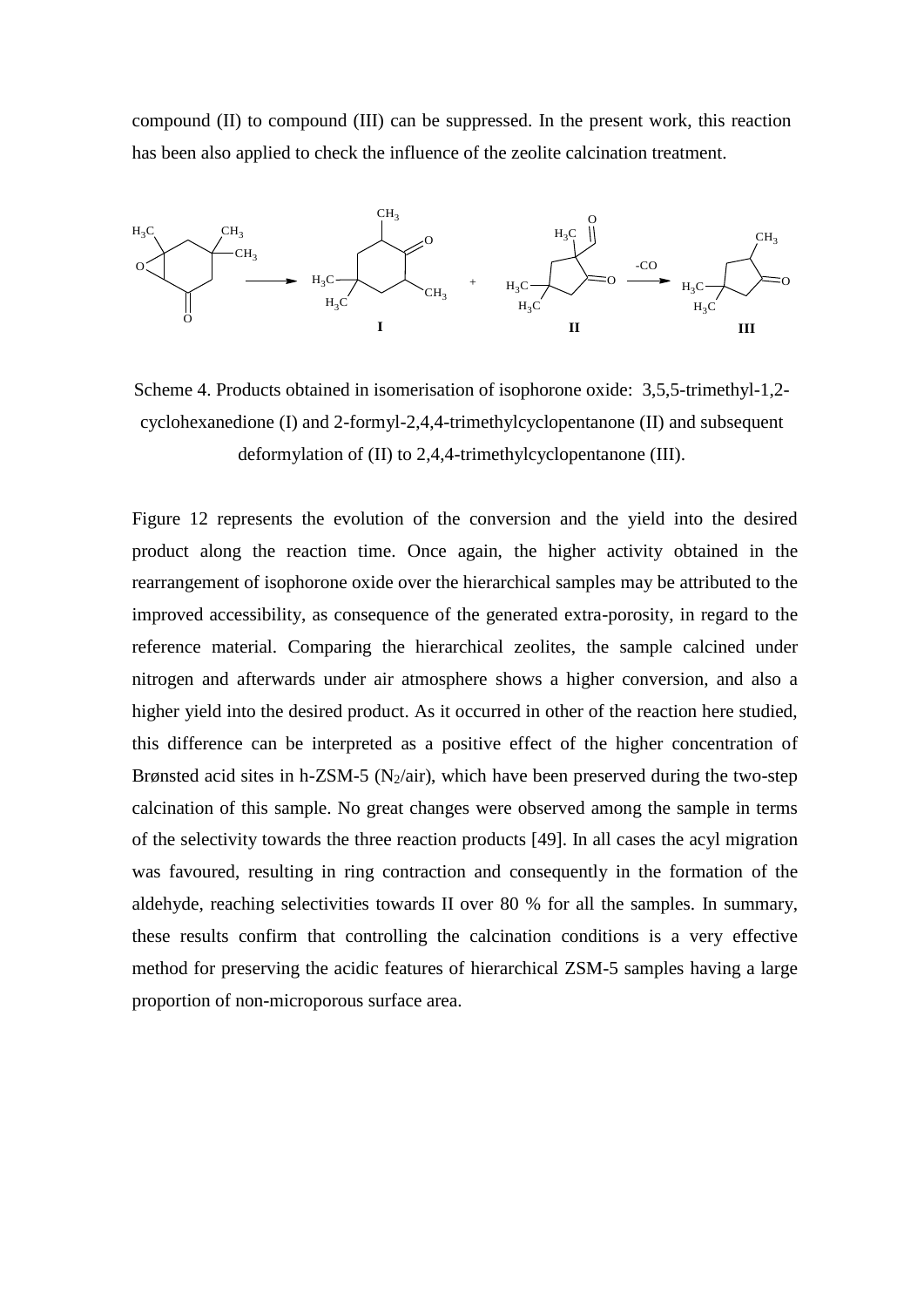

Figure 12. Isophorone oxide isomerization: conversion (left) and 2-formyl-2,4,4 trimethylcyclopentanone yield (right).

# **4. Conclusions**

The effect of the calcination treatment on the zeolite physicochemical properties and its catalytic performance is studied on this work. Two different ZSM-5 zeolites are employed, one hierarchical ZSM-5 sample (h-ZSM-5), prepared by the seed silanization procedure and one nanocrystalline ZSM-5 used as reference. For both materials, the calcination procedure is carried out by two different methods: one-step air calcination and two-step (nitrogen/air) calcination. Clear differences are noticed related to the textural properties of the two ZSM-5 samples. Thus, h-ZSM-5 presents not only higher BET surface than standard ZSM-5 zeolite, but the majority of it is shared by surface located outside the zeolite micropores.

FTIR studies show almost no differences between the acidic properties of the conventional zeolite calcined by both methods. However, noticeable changes are observed over the hierarchical ZSM-5 material. Thus, the concentration of Brønsted acid sites decreases by half in the case of one-step air calcination, but only a quarter when using two-step nitrogen/air calcination. These changes in the acidic properties denote that the aluminium present in hierarchical ZSM-5 is very sensitive to the calcination conditions.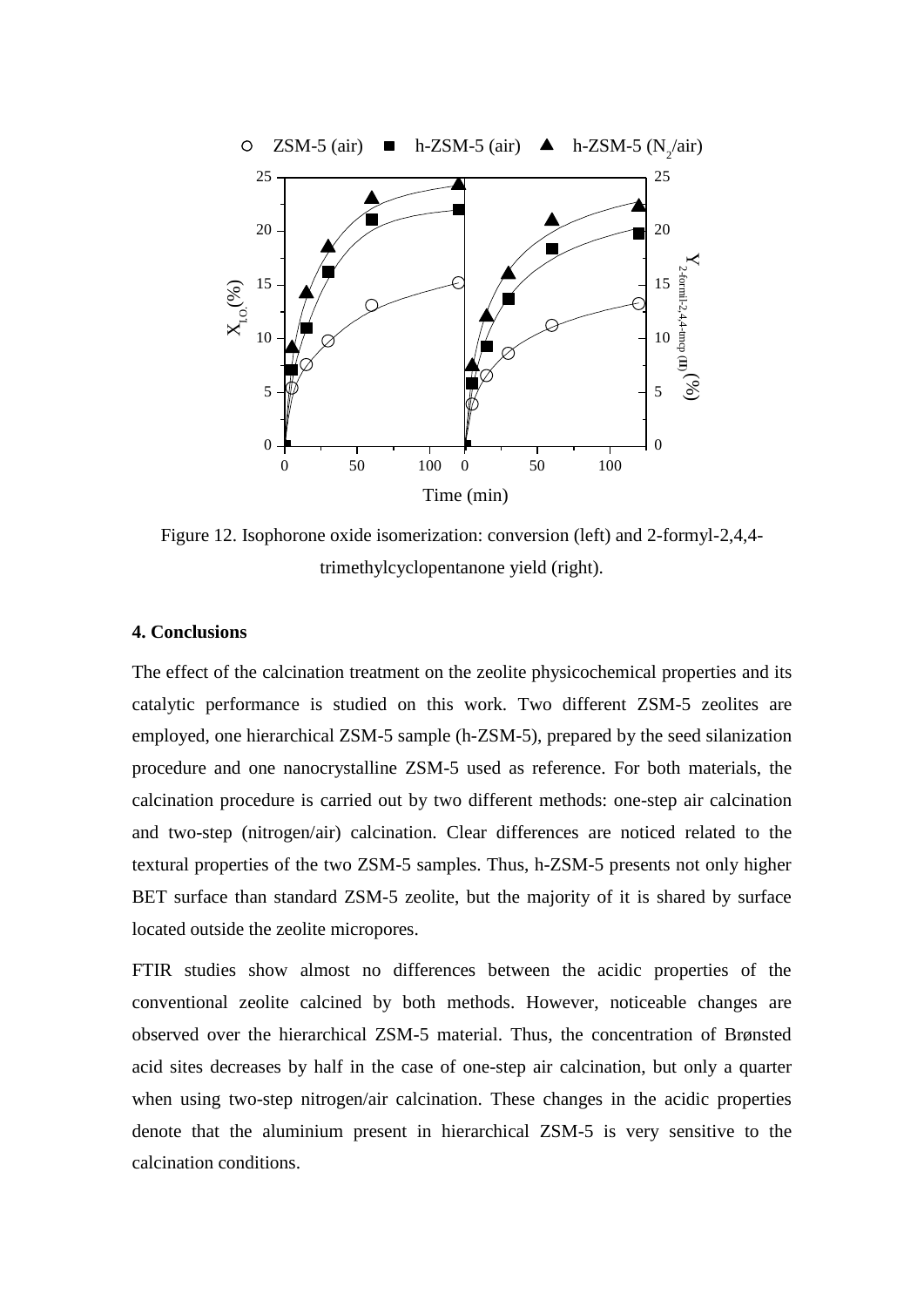Regarding the catalytic features, hierarchical materials, prepared by crystallization of silanized protozeolitic units, disclose higher activity than the reference ZSM-5 zeolite in a variety of reactions, such as Friedel-Crafts acylation and epoxide rearrangement. In addition, the hierarchical ZSM-5 zeolite, calcined by a two-step (nitrogen/air) treatment, exhibits in all cases higher conversions and yields than the hierarchical ZSM-5 directly calcined in air. These results are assigned to the higher concentration of Brønsted acid sites with high acid strength existing in the former sample, as they are better preserved when the calcination treatment is carried out using a two-step method.

Finally, it can be concluded that the acidic and catalytic properties of hierarchical ZSM-5 samples are quite sensitive to the calcination conditions employed to remove the organics present in the as-made materials.

# **Acknowledgment**

The financial support of the Spanish government (CTQ2005-09078/PPQ and CTQ2008- 05909/PPQ) is gratefully acknowledged.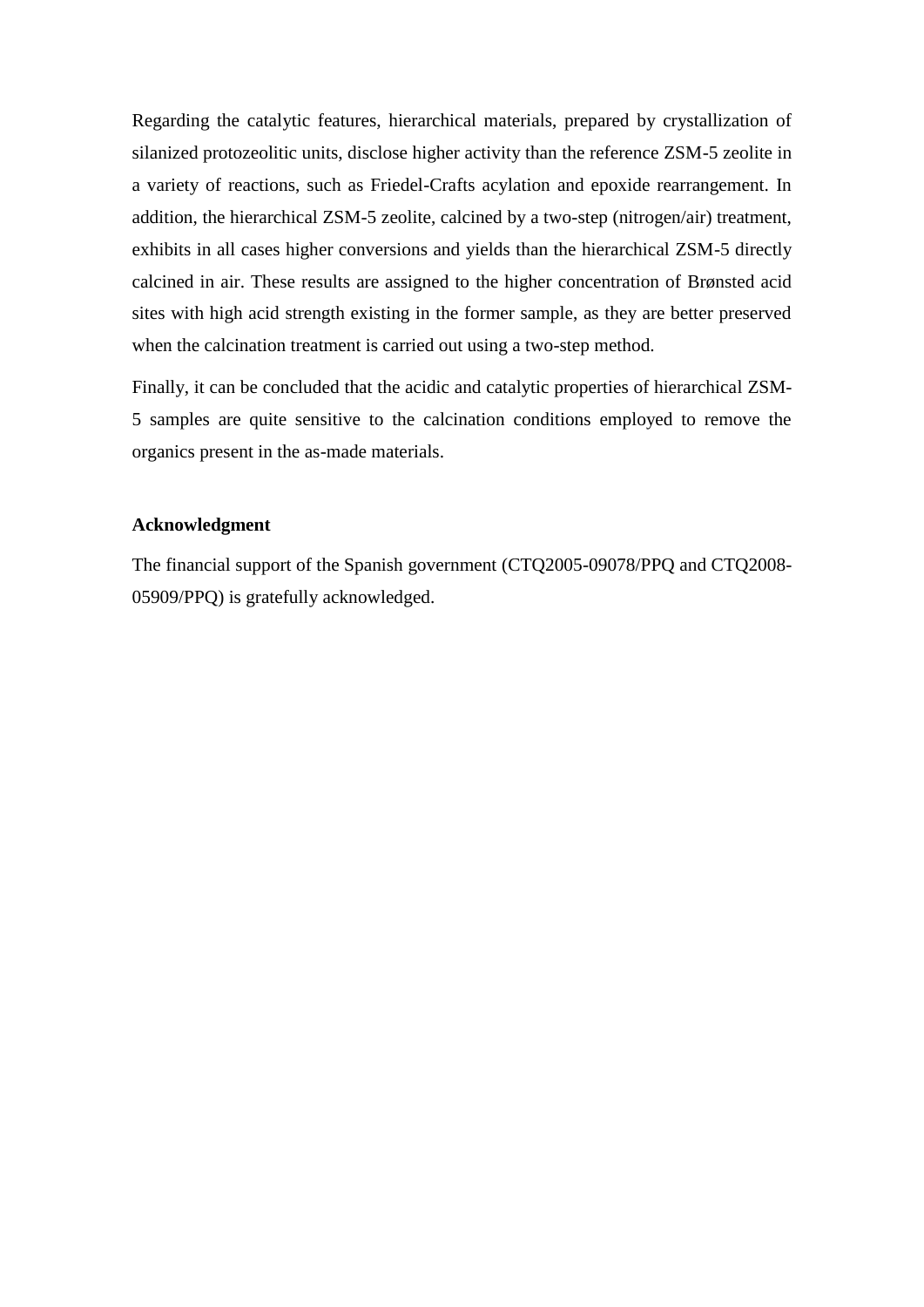## **References**

[1] A. Corma, Chem. Rev. 1995, 95, 559.

[2] P.A. Jacobs, Carboniogenic Activity of Zeolites; Elsevier: Amsterdam, 1977.

[3] G. Engelhardt and D. Michel, "High-Resolution Solid-State NMR of Silicates and Zeolites."Wiley, New York, 1987.

[4] J. Cejka and B. Wichterlova, Catal. Rev., 44 (2002), 375.

[5] C.R. Marcilly, Top. Catal. 2000, 13, 357.

[6] M. Hartmann, Angew. Chem. Int. Ed. 2004, 43, 5880 –5882.

[7] NY Chen, WE Garwood, FG Dwyer, Shape Selective Catalysis in Industrial Applications Marcel and Dekker, New York, 1996.

[8] N. Viswanadham, G. Murali Dhar, M.O. Garg, Int. J. Oil, Gas and Coal Technology, Vol. 1, Nos. 1/2, 2008.

[9] P.-S.E. Dai, Catal. Today 26 (1995) 3-11.

[10] C. H. Christensen, K. Johannsen, E. Törnqvist, I. Schmidt, H. Topsøe, C. H. Christensen, Catal.Today 128 (2007) 117–122.

[11] J. Kärger, D.M. Ruthven, Diffusion in Zeolites and Other Microporous Materials; John Wiley and Sons: New York, 1992.

[12] S. Van Donk, A. H. Janssen, J. H. Bitter, K. P. de Jong, Catal. Rev. 2003, 45, 297.

[13] M. S. Holm, E. Taarning, K. Egeblad and C. H. Christensen, Catal. Today, in press.

[14] C.J.H. Jacobsen, C. Madsen, J. Houzvicka, I. Schmidt, A. Carlsson, J. Am. Chem. Soc. 122 (2000) 7116.

[15] M. Ogura, S.H. Shinomiya, J. Tateno, Y. Nara, E. Kikuchi, M. Matsukata, Chem. Lett. (2000) 882.

[16] C.C. Pavel, W. Schmidt, Chem. Commun. (2006) 882.

[17] Y. Liu, T.J. Pinnavaia, J. Mater. Chem. 14 (2004) 1099.

[18] V. Naydenov, L. Tosheva, J. Sterte, Micropor. Mesopor. Mater. 35 (2000) 621.

[19] I. Ivanova, A.S. Kuznetsov, O.A. Ponomareva, V.V. Yuschenko, E.E. Knyazeva, Stud. Surf. Sci. Catal. 158 (2005) 121.

[20] F.S. Xiao, L.Wang, C. Yin, K. Lin, Y. Di, J. Li, R. Xu, D.S. Su, R. Schlogl, T. Yokoi, T. Tatsumi, Angew. Chem. Int. Ed. 45 (2006) 3090.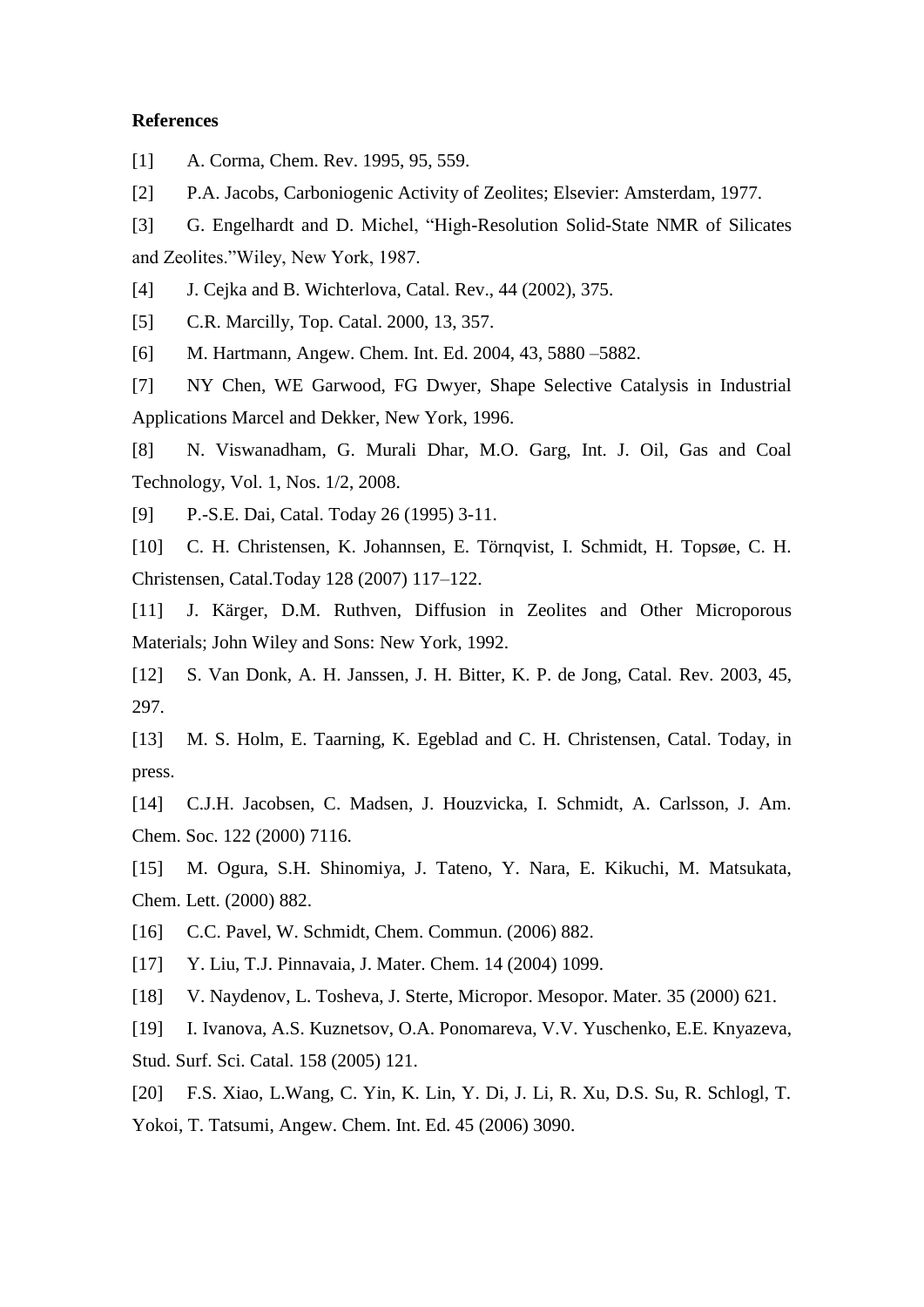[21] M. Choi, H.S. Cho, R. Srivastava, C. Venkatesan, D.-H. Choi, R. Ryoo, Nature Materials 5 (2006) 718–723.

[22] D.P. Serrano, J. Aguado, J.M. Escola, J.M. Rodriguez, A. Peral, Chem. Mater. 18 (2006) 2462.

[23] J. Aguado, D.P Serrano, J.M. Escola and A. Peral, J. Anal. Appl. Pyrol., 85 (2009) 352.

[24] R.A. García, D.P. Serrano, G. Vicente, D. Otero, M. Linares, Stud. Surf. Sci. Catal., 174A, 1091-1094 (2008).

[25] A. Carrero, G. Vicente, R. Rodríguez, M. Linares and G.L. del Peso, Catal. Today, in press (2010)

[26] R.A. Sheldon, H. van Bekkum, Fine Chemical through Heterogeneous Catalysis, Wiley-VCH, Weinhein, 2000.

[27] D.P. Serrano, R.A. García, G. Vicente, M. Linares, D. Procházková, J. Cejka, J. Catal. 279 (2011) 366–380.

[28] R. van Grieken, J. L. Sotelo, J. M. Menéndez, J. A. Melero, Microp. Mesop. Mater. 39 (2000) 135

[29] M. Thommes, Powder Techol. Note 31, Quantachrome Instruments (2002) PN 59000-31

[30] B. Gil, S.I. Zones, S.J. Hwang, M. Bejblová, J. Čejka, Phys. Chem. C 112 (2008), 2997

[31] D.P. Serrano, R. van Grieken, J.A. Melero, A. García, Appl. Catal. A 269 (2004) 137.

[32] E. Oldfield, J. Haase, K. D. Schmitt, S. E. Schramm, Zeolites, 14 (1994) 101.

[33] B. Gil, L. Mokrzycki, B. Sulikowski, Z. Olejniczak, S. Walas, Catal. Today, 2010, 52, 24-32

[34] K. Góra-Marek, M. Derewinski, P. Sarv, J. Datka, Catal. Today, 101 (2005) 131.

[35] A. Corma, V. Fornés, J. M. Guil, S. Pergher, Th. L. M. Maesencand, J. G. Buglass, Micropor. Mesopor. Mater., 38 (2000) 301.

[36] Bevilacqua, D. Meloni, F. Sini, R. Monaci, T. Montanari and G. Busca, J. Phys. Chem. C 112 (2008) 9023

[37] D. P. Serrano, R. García, D. Otero, Appl. Catal. A Gen., 359 (2009) 69

[38] M. Selvaraj, K. Lee, K. S. Yoo, T. G. Lee, Micropor. Mesopor. Mater, 81 (2005) 343.

[39] E. Fromentin, J.-M. Coustard, M. Guisnet, J. Catal., 190 (2000) 433.27